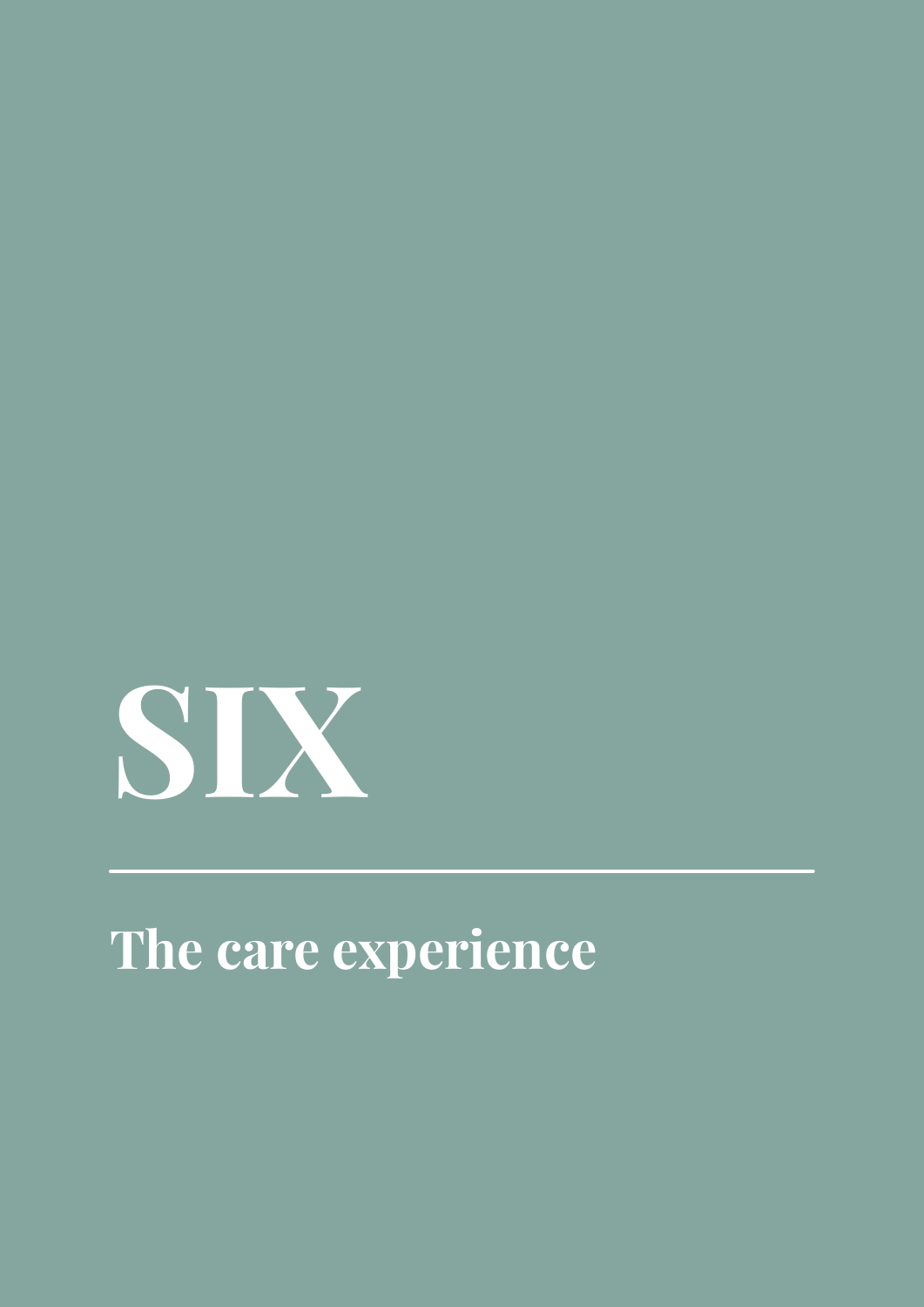# **Introduction**

The disadvantage faced by our care experienced community should be the civil rights issue of our time. Children in care are powerless, they are often invisible to society and face some of the greatest inequalities that exist in England today. It is truly inspiring that in spite of these injustices so many care experienced people go on to run businesses, start families, earn doctorates, produce drama, write poetry, become government ministers and change the world in countless ways. They are a community to be nurtured, understood and celebrated.

This report rightly gives due attention to the relatively large numbers of care experienced people that are isolated, become homeless, miss out on university, or who are not in secure work. However, care experienced people have consistently told the review that these outcomes are not inevitable, that many care experienced people leave care and live happy and fulfilling lives, and that care can provide the lifeline which leads to a better life than they would have had if they remained at home (The independent review of children's social care, 2021c). Care can be a positive, transformational and life saving experience.

#### *"Care has been a great experience for me, filled with loving people who have shown*  44 *true commitment to me, and supported me through my greatest challenges." - Care experienced young person.*

When the state removes a child from their parents, that child usually has little or no say in that decision and yet will live with the consequence forever. Having taken on the role of parent, it is right that the state does everything in its power - to an even greater extent than it would for other citizens - to give those with a care experience every possible advantage in life. Whilst the state can never provide love for a child, it should obsess over creating loving networks of people around them, to provide the support and care that every one of us needs as the foundation for a good life.

Any young person leaving care without a group of loving adults around them is a signal that the care system has failed. It can be easy to consider relationships as a 'nice to have' or a marginal issue. However, you need only consider the importance placed on relationships in an extensive body of research on promoting good childhood development and mental health. Or imagine for yourself what it would be like to live in a world where you struggle to define yourself in relation to others and where your search for belonging and connection is unreciprocated.

The time has come to be much more aspirational, not just in words, but in specific and targeted action. This review considers loving relationships, education, secure housing, employment and good health into old age as the baseline of a good life. Five ambitious 'missions' are needed to focus collective effort to achieve dramatic change for this community. Set against current outcomes these missions are ambitious and the timetable challenging, however, given that they mainly aspire to bringing outcomes in line with the rest of the population, this ask for parity is modest. These missions should leave public servants, the public and businesses asking "are we doing enough?" and "how are we going to make this happen?". These missions will only be achieved if those leading the system go above and beyond recommendations made here, and take full responsibility to develop their own plans with urgency and determination.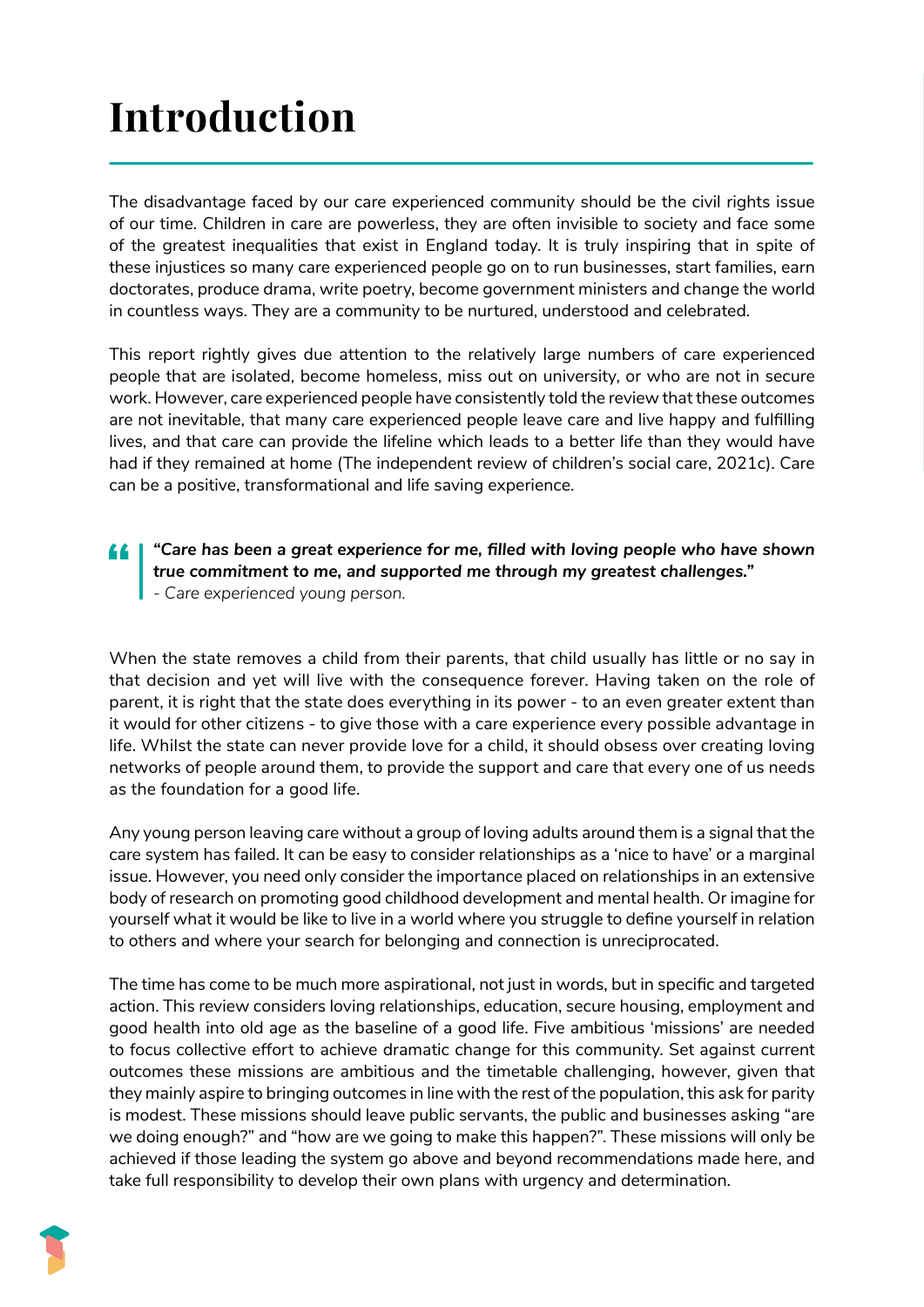### **The five missions are:**

- no young person should leave care without at least *two loving relationships, by 2027*
- *double the proportion of care leavers attending university, and particularly high tariff universities, by 2026*
- *• create at least 3,500 new well paid jobs and apprenticeships for care leavers each year, by 2026*
- *• reduce care experience homelessness now, before ending it entirely*
- *• to increase the life expectancy of care experienced people, by narrowing health inequalities with the wider population*

To assist with meeting these missions the review is recommending two major changes to the way public services and society treat those who have had experience of care. First, the 'corporate parenting' responsibility that applies to local authorities needs to be extended to all public bodies for children in care and care experienced adults, to reflect the shared responsibility they have to these children and adults. Second, to tackle the stigma and discrimination many care leavers face in their day to day lives, the UK should be the first country in the world to recognise the care experience as a legally protected characteristic in equalities legislation.

Over time, we hope and expect that some of the recommendations in this chapter will become obsolete due to the legacy of getting it right for children and families earlier on. Through providing more of the help that families need, supporting family networks to care for children, and through radically improving the homes and relationships we put around children in care there should be fewer young people leaving care who do not have a network able to support them through adulthood.

# **6.1 The role of the government, business and society in supporting care experienced people**

The potential of care experienced people is enormous. However, at a population level the outcomes for care experienced people today are extremely poor. It is estimated that 26% of the homeless population have care experience; 24% of the prison population in England have spent time in care; that 41% of 19-21 year old care leavers are not in education, employment or training (NEET) compared to 12% of all other young people in the same age group (Ministry for Housing, Communities & Local Government, 2020; Williams et al., 2012; Department for Education, 2021b); and adults who spent time in care between 1971-2001 were 70% more likely to die prematurely than those who did not (Murray et al., 2020).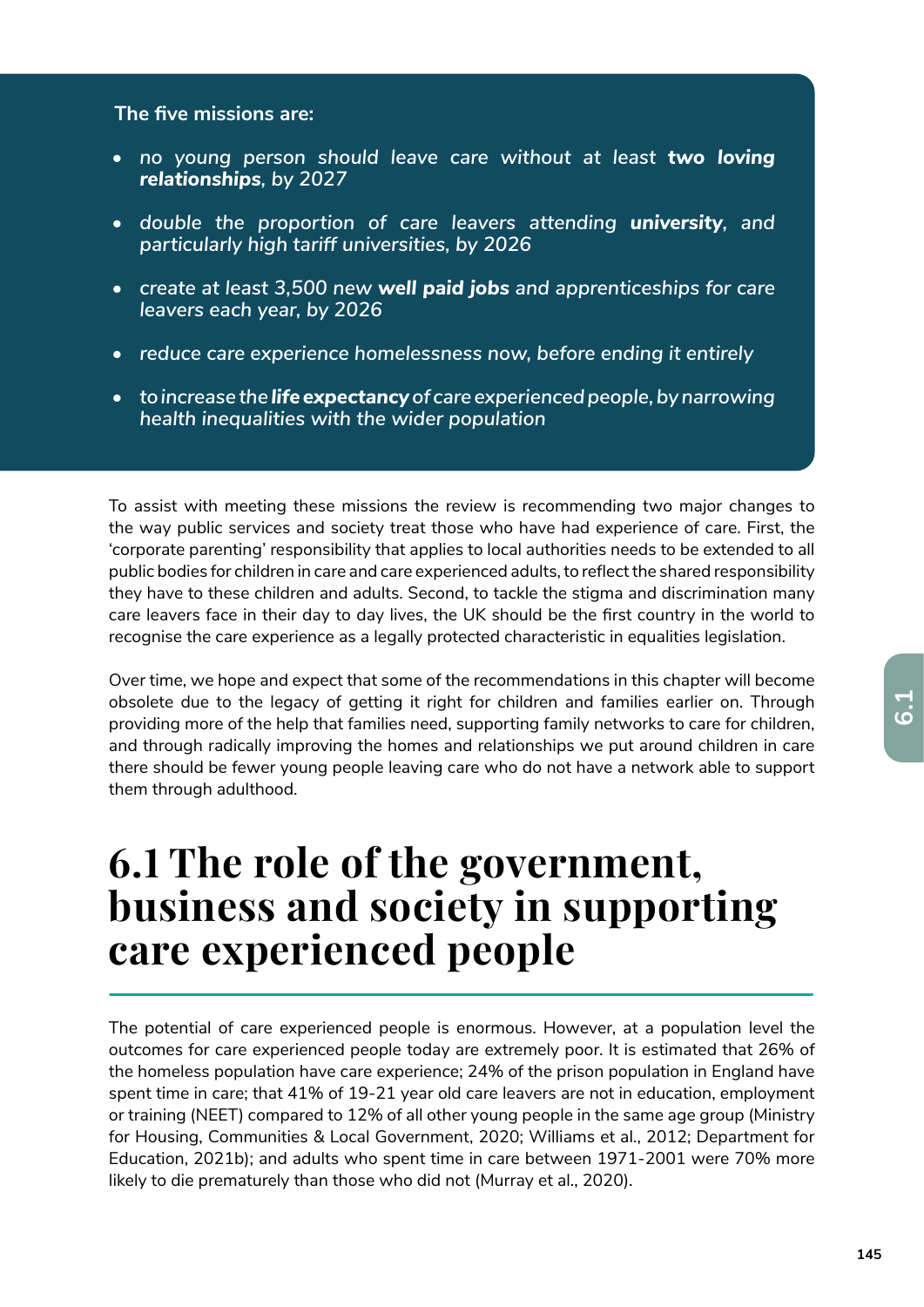Whilst local authorities play a crucial role in delivering services to care leavers as their corporate parent, they are not the only organisations that should play a role. The Scottish Government changed the law in 2015 to name 24 bodies and organisations as corporate parents, alongside local authorities. These organisations, like the police, schools, and primary care, now have a legal duty to promote the wellbeing of care experienced people in Scotland. This has led to tangible and meaningful changes which could be replicated in England.

### **Examples of changes to corporate parenting in Scotland**

Since becoming a corporate parent, Sports Scotland has published a set of corporate parenting commitments $85$  which give priority access to jobs for care leavers, and make care experience a key factor when determining funding for sports coaching qualifications. The Scottish Funding Council has also made a higher rate of financial support available to care experienced students, and promoted the use of contextualised admissions policies by Universities.<sup>86</sup>

Local authorities cannot promote the wellbeing of children in care and care leavers when they do not possess all the levers to affect change. Making a similar change to the law in England would more accurately reflect the role that schools, colleges, universities, health agencies and other parts of the public realm play in the lives of children in care and those with a care experience. The organisations in scope should align with, or go further than, similar changes made to the law in Scotland. Implementing this will require training for new corporate parents, and the government should consider changing the language from 'corporate parenting' to 'community parenting'.

**Recommendation:** *New legislation should be passed which broadens corporate parenting responsibilities across a wider set of public bodies and organisations.* 

### **Care experienced people on stigma**

- *"No one talks about foster care, it's seen as something quite embarrassing. We need to talk about it more and normalise it."*
- *"The labels of being in care piss me off people assume I am bad or certain things*  44 *about me just because I am care experienced"*
- 44 *"Celebrate care leavers going against stereotypes e.g. going to uni but we need to break the stereotype."*

<sup>86</sup> https://www.sfc.ac.uk/access-inclusion/equality-diversity/care-experienced/care-experienced.aspx



<sup>85</sup> https://sportscotland.org.uk/media/5556/corporate-parenting-outcomes-and-action-plan-young-people-version.pdf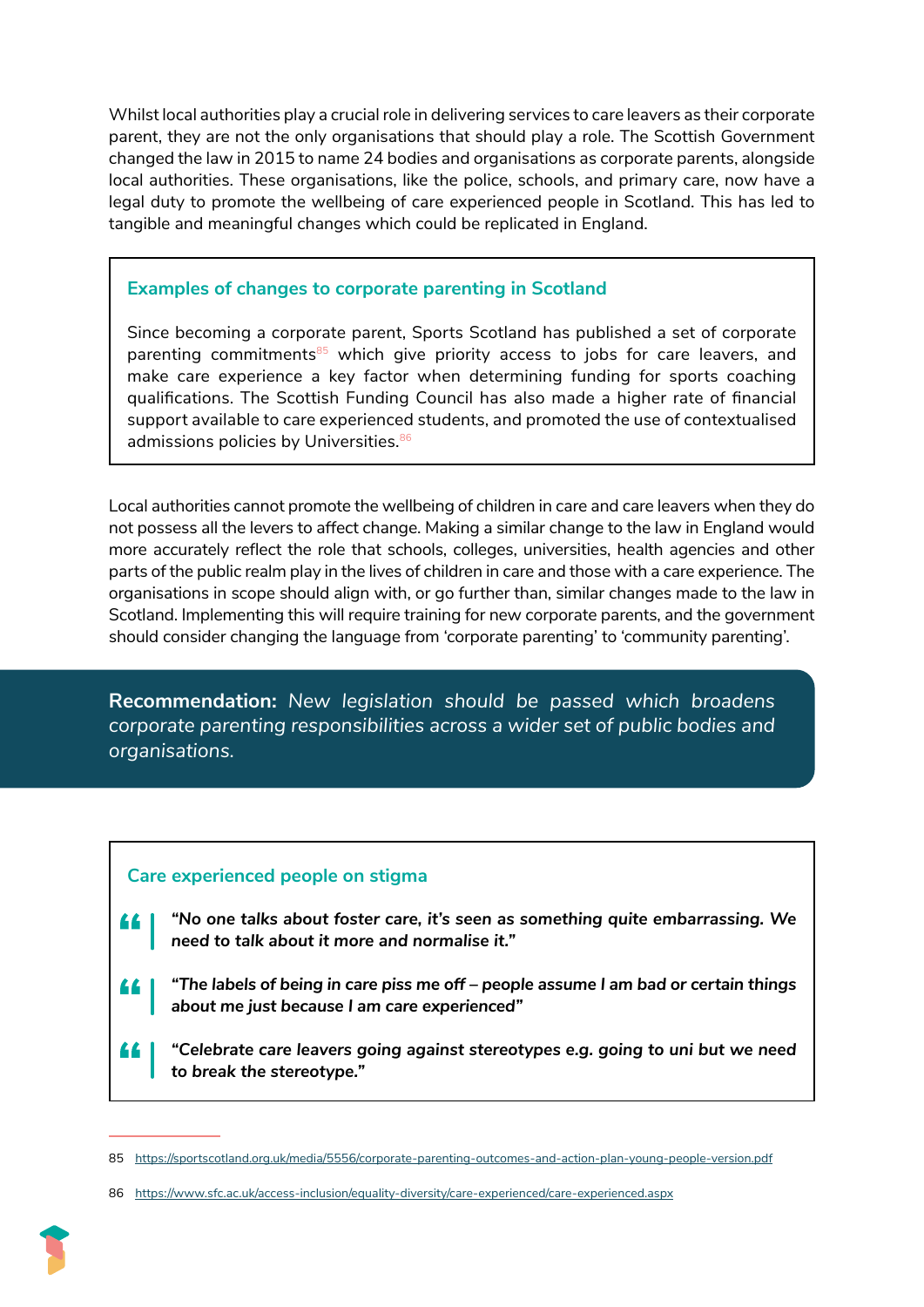- *"There should be more successful stories of young people with care experience,*  44 *who can share their experience which help to give them hope."*
- *"There's an assumption that parents who have been in care will go on to abuse*  44 *their own children which is wrong, also parents asking for help who have been in care are made to jump through hoops to access it…"*
- *Their stigmatisation by wider society was described as "another source of trauma*  44 *and pain every day."*

Many care experienced people face discrimination, stigma and prejudice in their day to day lives. Public perceptions of care experience centre on the idea that children are iredeemably damaged and that can lead to discrimination and assumptions being made. One young person told the review that a teacher had told them "*you're smart - for a kid in care"*, another young person said *"I don't want people to point out that I am in care if I don't want that mentioned. It makes me so cross – that shouldn't happen."* 

This stigma and discrimination can be explicit, and often comes with assumptions about the likely characteristics of children and adults that have care experience. They can also be implicit and are evidenced in the way care experience is discussed in schools, workplaces and the media. At its worst this can lead to care experienced people being refused employment, failing to succeed in education or facing unfair judgements about their ability to parent when they have children and families of their own.<sup>87</sup>

*"There is a lack of early support for care leavers who are pregnant and become*  44 *parents. The stigmatisation of care leavers can often lead to professionals assuming that care experienced young people will not become effective parents. This can lead to unnecessary assessments, and young people not feeling supported. As soon as a care leaver becomes pregnant or a parent everything gets criticised straight away. They say that because you were in care you don't know how to be a parent but statistically, they're criticising themselves for not being a good parent in the first place." - Care experienced young parent*

Hearing testimony from care experienced people sharing the discrimination they have experienced, even from a very young age, it is clear that such discrimination can be similar in nature to other groups that have a legally protected characteristic under the Equality Act (2010). So while there may be ways that society can help reduce stigma and discrimination, including creating greater public consciousness on these issues, just as with other areas of equality, there is a case to go further. Therefore the government should make care experience a protected characteristic.

<sup>87</sup> The review's recommendation that non-stigmatising Family Help should be available in neighbourhoods throughout England applies, if not even more so, to all care experienced parents who require it.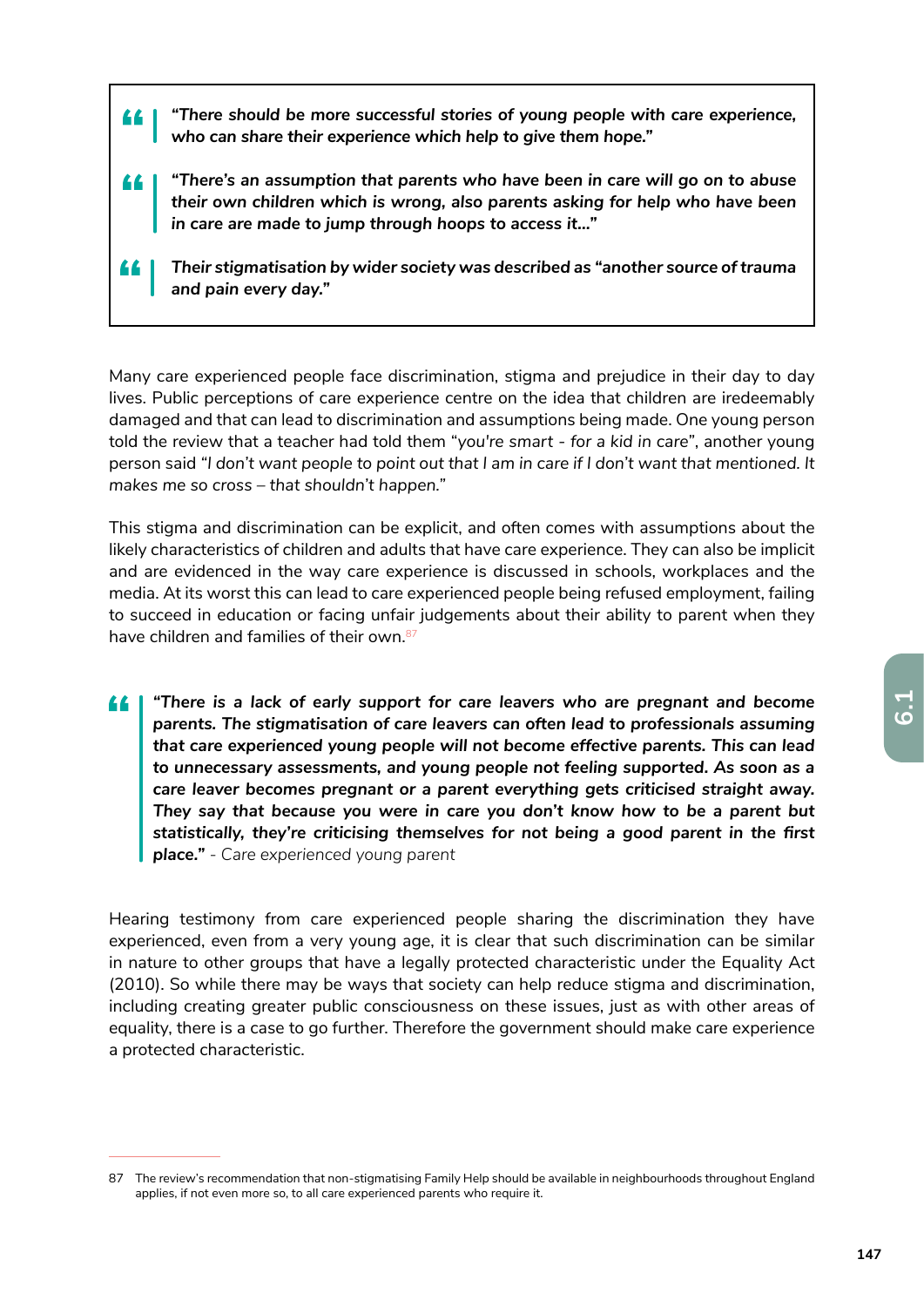There are some who worry that making care a protected characteristic might inadvertently increase the stigma care experienced people face. Government should give due consideration to these views, and those of the Devolved Administrations, when taking forward this recommendation. However, we believe the introduction is necessary and like other 'hidden' protected characteristics, care experienced people would be able to choose whether to share their past care experience or not.

Making care experience a protected characteristic would provide greater authority to employers, businesses, public services and policy makers to put in place policies and programmes which promote better outcomes for care experienced people. It will make the UK the first country in the world to recognise care experienced people in this way. As a measure, it will bolster and pave the way for a number of the recommendations in this chapter.

*"Making the care experience a protected characteristic is a good idea, it would help*  " *shed a spotlight on care leavers. When the public do find out about us, it is often negative due to it being driven by the media." - Care experienced young person*

**Recommendation:** *Government should make care experience a protected characteristic, following consultation with care experienced people and the Devolved Administrations.* 

In combination with making care experience a protected characteristic, more could be done to give care experienced adults greater priority access to services. However, we recognise this recommendation will add additional pressure to local authorities in allocating resources, such as local social housing stock to families. To help local authorities prioritise, national government must also play a role by issuing statutory guidance where necessary, giving a clear position on all the recommendations set out later in this chapter.

**Recommendation:** *National government should issue statutory guidance to local authorities setting out the priority that should be afforded to care experienced adults in accessing local services such as social housing.*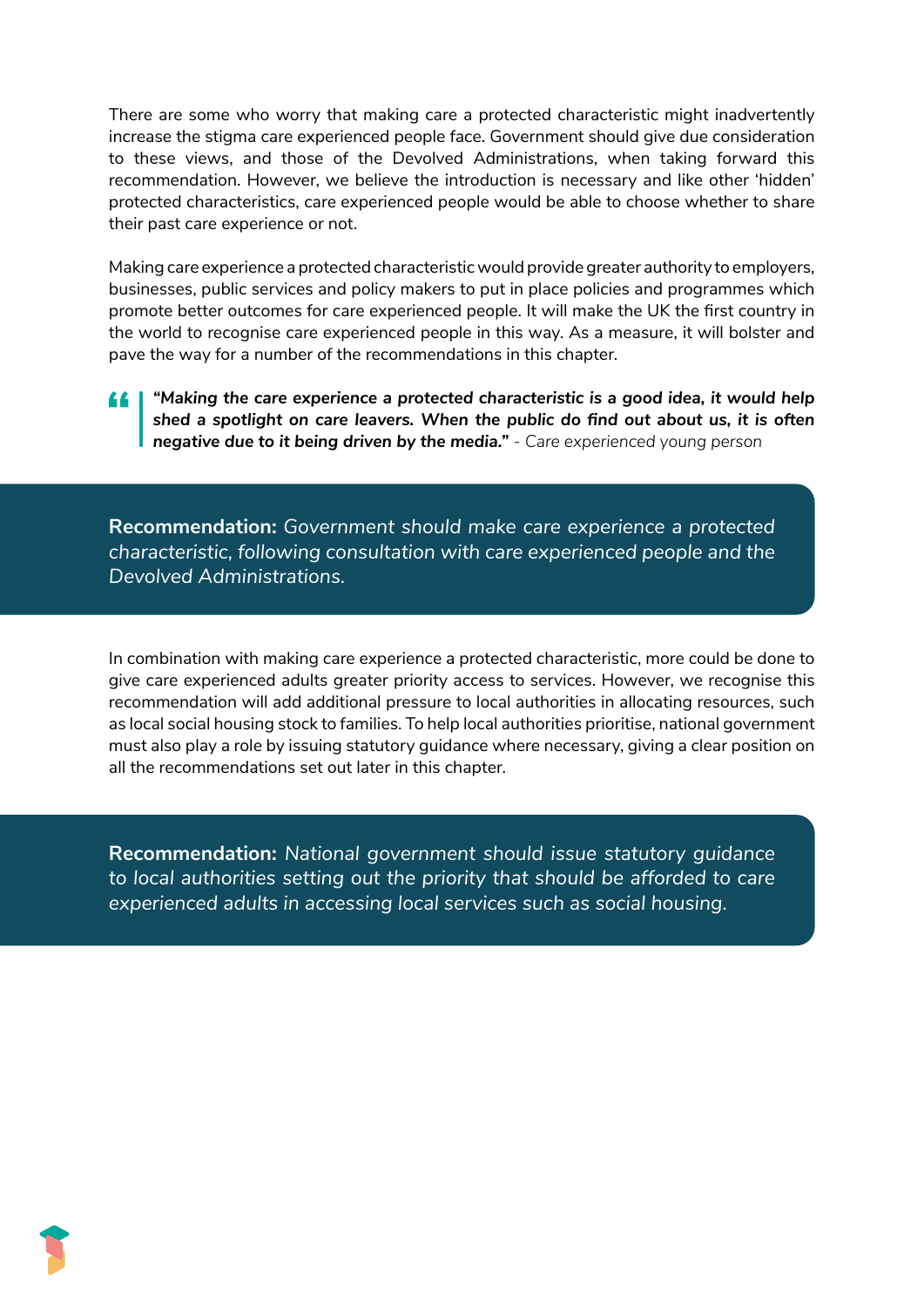# **6.2 Five missions to support children in care and care experienced people**

- *"Now I've become a care leaver, I'm supposed to go and find my family on my own:*  44 *I'm supposed to go and act like nothing ever happened, I'm supposed to just go to all these family meet-ups and just pretend that I know everyone. Everyone knows me and it's like, I don't know these people." - Care experienced young person*
- *"Four weeks is all I got to find a job, make sure I've got everything. I walked in at one*  44 point and my carer just went, 'you're leaving in four weeks'. Like, alright. I haven't *even received the text from her to say, 'are you okay? Do you need anything?' It's been 'bye', no more contact." - Care experienced young person*

Having a good home, qualifications, a well paid job, loving and trusting relationships, and good mental and physical health are the foundations of a good life. The need for these foundations is universal and not unique to those that have grown up in the care of the state, however, care experienced people often struggle more than most to realise these five foundations. These foundations are also inextricably linked, and the consequences of their absence significantly affect the life outcomes of care experienced people.

Yet these problems are not intractable, with most of the levers and mechanisms needed to provide these foundations already sitting within the reach of public services and businesses. In 2020/21, 13,360 young people aged 16 and above left care, and it is well within the reach of England to support these young people to lead a good life (Department for Education, 2021b).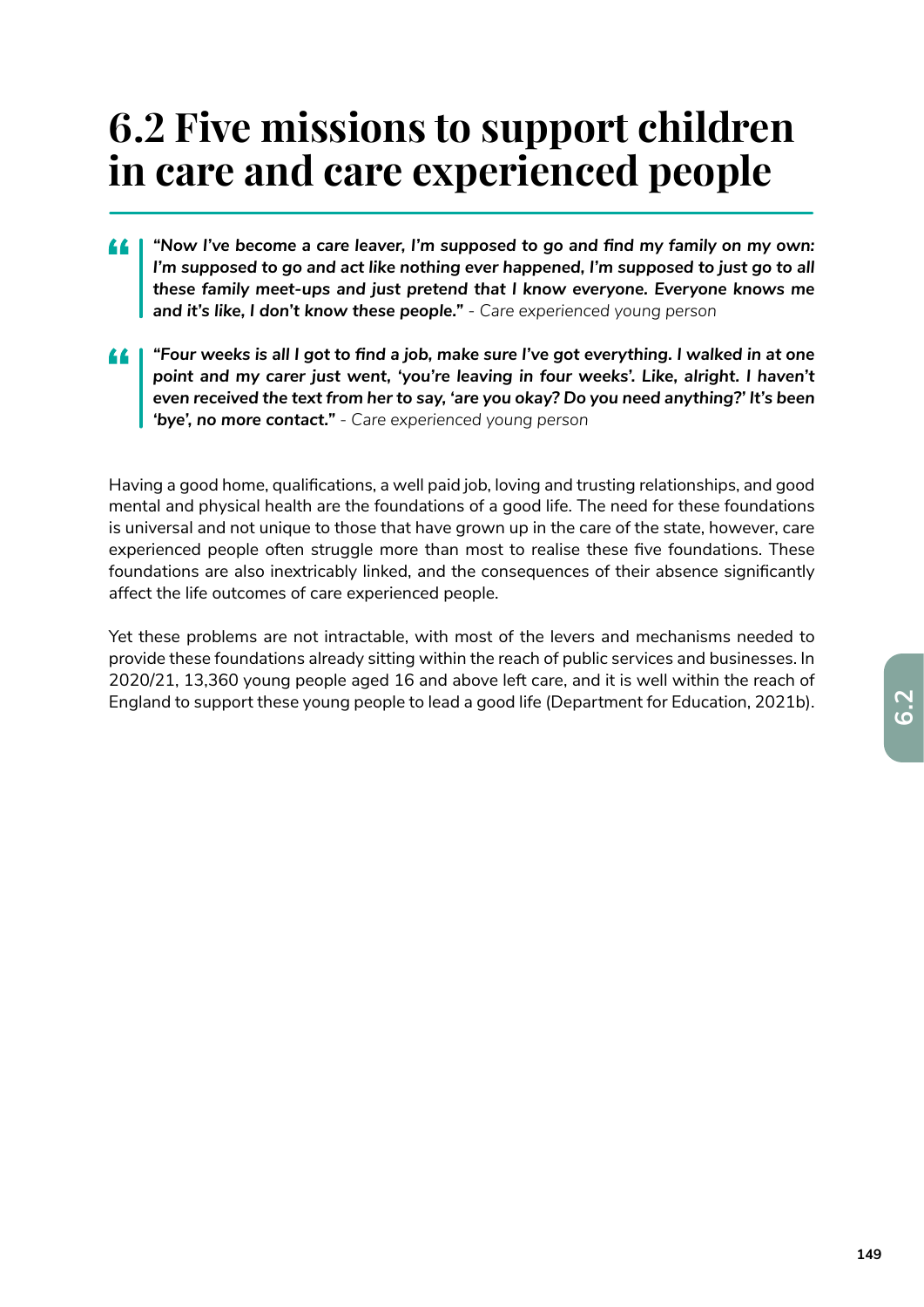# **Durham**

### *Trust, stability, and emotionally supportive relationships have been difficult for me to cultivate since going into care.*

*I am 33 now, but my sister and I were taken into care when I was aged nine after my mother's mental health and ability to care for us had deteriorated to breaking point. My father took his own life when I was two and my mother started a new relationship. This partner was emotionally and physically abusive, they separated when I was seven, which meant we moved home and school every six months or so. My mother worked full time, and with the added*  instability, lack of support and no relatives close by, my behaviour started spiralling out of *control. I felt unloved, unvalued and unable to make lasting relationships.*

*Before my mother left us we had a compassionate social worker who would take us out to give mum some time to herself, and I had been referred to a child psychologist which wasn't helpful for me. Our first foster placement was temporary (six months) and I remember thinking at the time that there was a distinct lack of communication on the process of what was happening to us or where our mother had gone. I was scared, constantly on high alert and found controlling my emotions incredibly hard.*

*After being found a permanent foster family we were able to begin building a life and identity. The stability of a familiar and supportive foster placement was a lifeline during a time of crisis and upheaval. We were encouraged and supported to remain in contact with our extended family, but there was confusion about why they had not been able to take us in instead.*

*At age 15 I expressed my concern to my foster mother that I might be depressed which wasn't taken seriously. I believe at this point it would have been important to intervene and find a mental health professional to work with me so as to build emotional resilience much earlier.*

*Aged 16, I got back in contact with my birth mother, who I continue to have an arm's length relationship with. I left care aged 18 and was able to follow my interests in further education. I remain in contact with one of my foster brothers but have limited contact with my sister and the rest of my foster family – which upsets me. My current support network consists mostly of small groups of close friends from volunteer work, employment and studying. I have also been seeing an affordable therapist for two years.*

*Trust, stability, and emotionally supportive relationships have been difficult for me to cultivate since going into care. Since leaving care I have embarked on my own personal growth and development which I continue to this day.*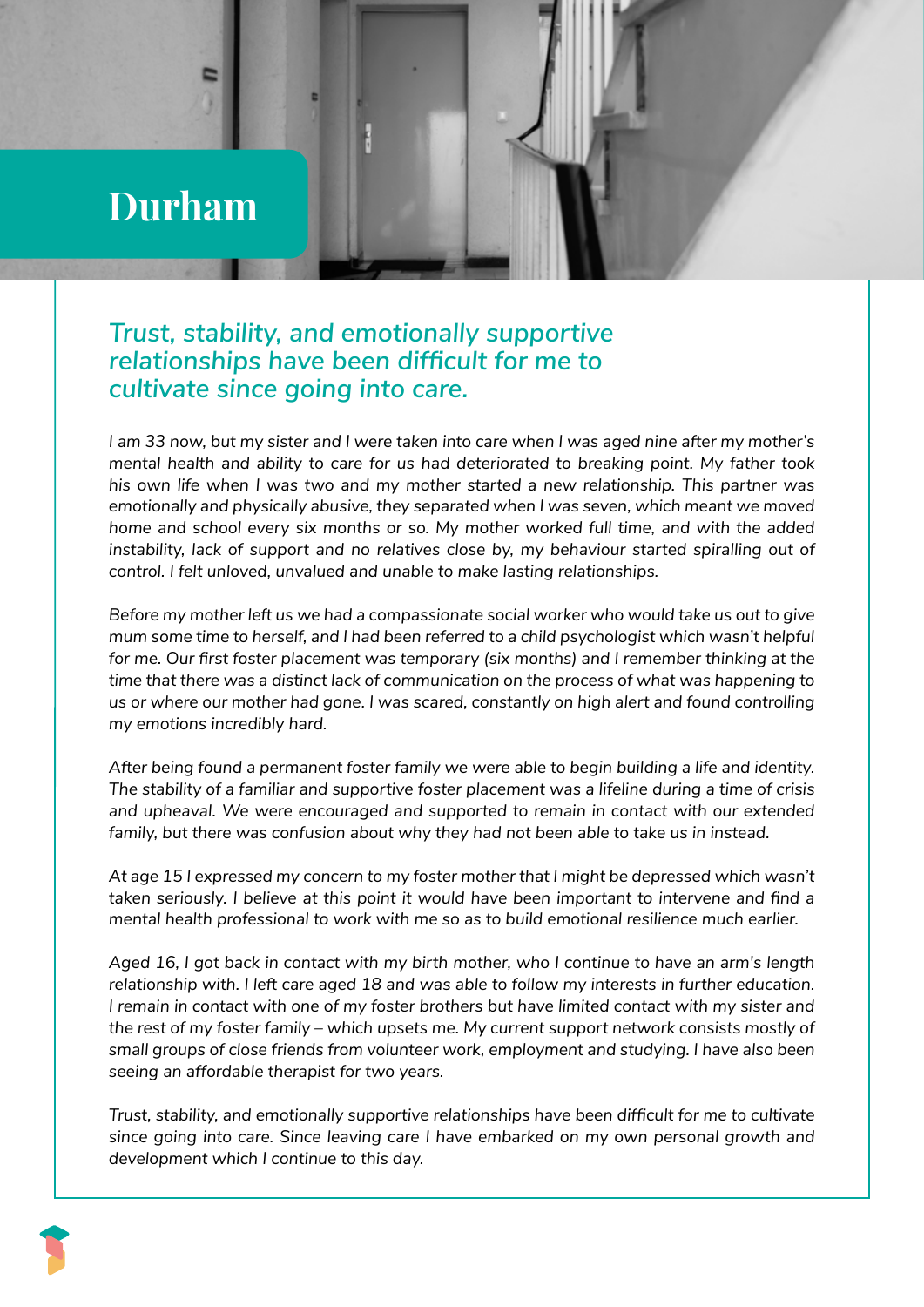### **Mission 1: No young person should leave care without at least two loving relationships, by 2027**

Whilst all the missions and recommendations in this chapter are essential, the primary objective and obsession of the care system should be to promote the formation of lifelong loving relationships around children in care and care leavers.

The importance of relationships cannot be overestimated, particularly for those who have had adverse childhood experiences. Studies have shown safe, stable and nurturing relationships can serve as a buffer to adversity, and can also play a key role in building resilience that supports children to develop the skills to cope with future adversity in an adaptive and healthy manner (Garner and Yogman, 2021). Having a trusted adult during childhood can positively influence long term physical and mental health (Crouch et al, 2019), and can mean children are less likely to experience "toxic stress" or develop unhealthy coping strategies (Cheong et al., 2017). The likelihood of depression amongst adults with adverse childhood experiences was reduced by up to 92% when they received social and emotional support (Brinker and Cheruvu, 2017).

A recurring theme in conversations with young people and care experienced adults during the review has been about the relationships that have meant the most to them. For many, reunification with their birth parents and families has been possible although challenging, either as a means to leave care or once they have become an adult (The independent review of children's social care, 2021c; 2022b). Other young people have been able to maintain relationships with their brothers or sisters whilst in residential care, or have formed a lasting bond with their foster carer (The independent review of children's social care, 2021c). These conversations have confirmed a universal truth - relationships matter.

However, far too many young people are leaving care at age 18 without anyone important to them in their lives. This is a hole that cannot be filled by services. Research has shown that 6% of care leavers report having no one at all providing emotional support, and nearly one in ten young people only had support from their leaving care worker (Selwyn et al., 2020). A recent Ofsted report also found that *"Many care leavers had no one they could talk to about how they were feeling or who would look out for them. A third of care leavers told us they did not know where to get help and support"* (Ofsted 2022c).

Beyond the closest relationships, the children's social care system often fails to build broader informal networks of support for those with care experience. Although government guidance states that when it is in their best interests children in care should be matched with an Independent Visitor, just 3.5% of children in care were matched with one in 2019, and children from ethnic minority groups were disproportionately more likely to be on waiting lists (Jordan & Walker, 2019). The existing Independent Visitors scheme must be reimagined so these relationships feel less like a service, and more children and young people can benefit from these relationships. This will require local authorities to rethink how to deliver their Independent Visitors schemes by working within their communities to develop a community based befriending and mentoring programme that is not time bound, is responsive to the needs of children and young people and allows natural relationships to flourish.

#### *"The lack of stability in care, makes it difficult for LGBTQ+ to build and maintain*  " *relationships with different peer networks." - Care experienced young person*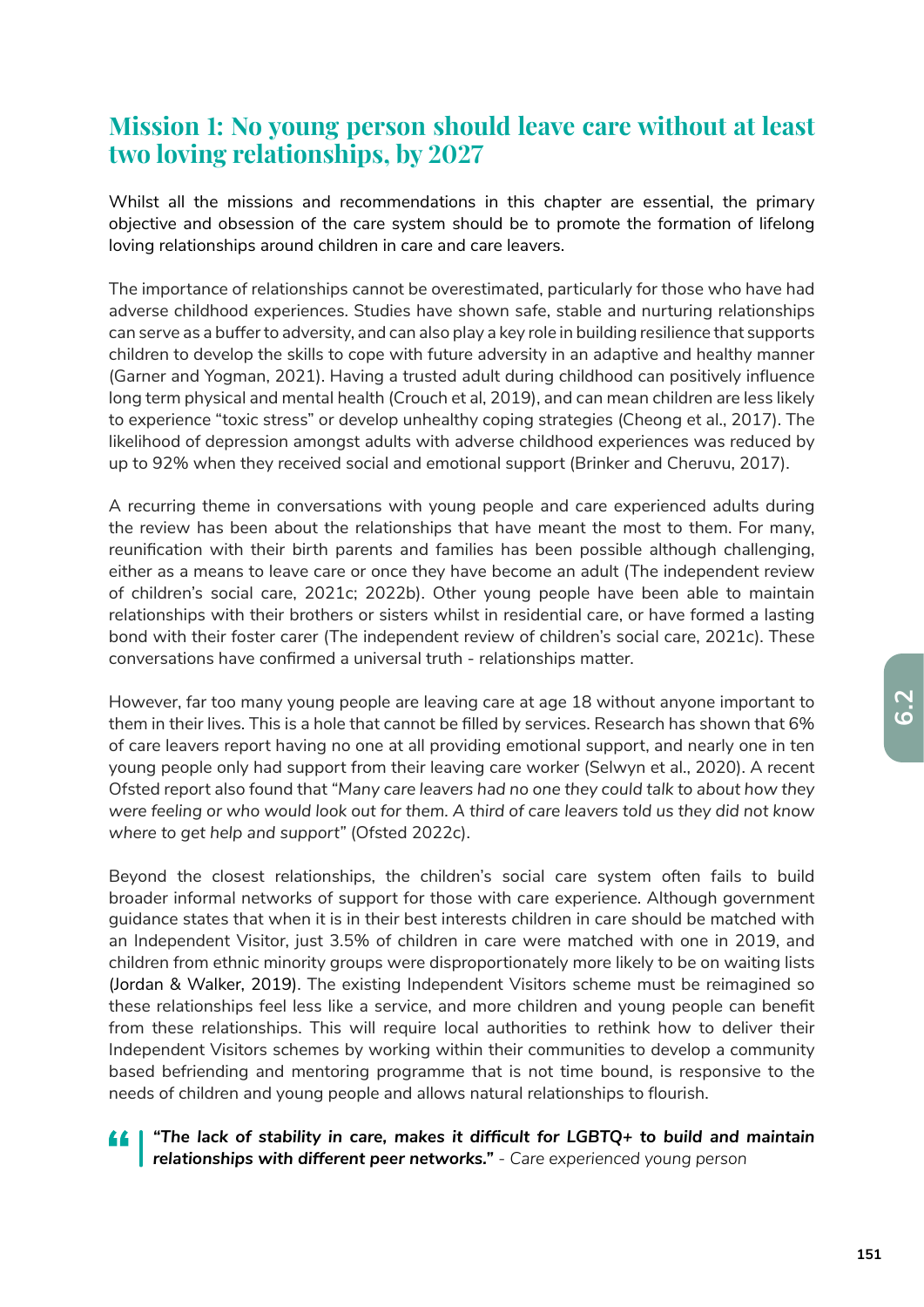- 44 *"The majority of our children have been through trauma, the role of an IV (Independent Visitor) is key to helping build resilience. They are a trusting adult that provides consistency and real friendship. The role is all on the young person's terms, they choose who their IV is, they choose the activities, they choose what to talk about, they choose when they meet, they choose when to end the relationship, this is all empowering." - Independent Visitor Professional*
- *"I have had mine for a year, she has taken me round London. One of things I wanted to*  66. *do was work with children, she used to work as a Scout, so she helped me volunteer as a Scout. It was an amazing experience and helped me build my confidence." - Care leaver*
- *"Having more emotional support, you go through a lot and it is not fair to just go with*  44 *it. My Independent Visitor was my emotional support but my sister didn't use her as emotional support." - Young person in care*

Beyond Independent Visitors there is enormous potential to involve the wider community in providing connections and support for young people. One of the best examples of this is Pure Insight in Greater Manchester, which has been incredibly successful at recruiting a diverse mix of 250 volunteer mentors, each giving two to three hours per week, and they have supported over 450 care experienced people since 2019 (Baker, 2021). Rather than being rigid and inflexible, mentors are encouraged to provide hands on practical support to young people, such as help decorating their first home, or with job applications. Most importantly, the aim is for these natural relationships to be long term and sustained, recognising that true friendships do not come with a deadline.

## **Pure Insight**

*Helping care leavers to build a network*

Pure Insight is a charity working exclusively with care experienced young people aged 16- 28 based in North West England, delivering projects in Stockport, Cheshire East, Salford, Warrington and Trafford. Their focus is on helping care leavers to build a network of safe and trusting relationships and providing practical and emotional support. One of the key ways they achieve this is through a network of local volunteers who provide long term 1:1 mentoring for young people. Volunteer mentors are recruited from the community and extensively trained over a ten week period, where among other things, they learn about what it's like to grow up in care.

Volunteers are matched to a young person, who they will support for a minimum of two years. The support is led by the young person and mentors become a consistent champion in the young person's life, offering practical and emotional support. Mentors are also joined together in peer support groups, forming a pool of local knowledge and skills, which they informally call the Pure Insight Family - a place where everyone mucks in to support each other. The experience can be life changing for both volunteer and young person and many mentoring relationships turn into valued long term friendships. As well as their mentoring programme, Pure Insight also provides wrap around support for care experienced young parents including 1:1 support where needed, a psychological wellbeing service and trauma counselling; 1:1 employment coaching; outdoor challenge projects, including allotments and a farm; and participation opportunities, including through their young advisor's panel.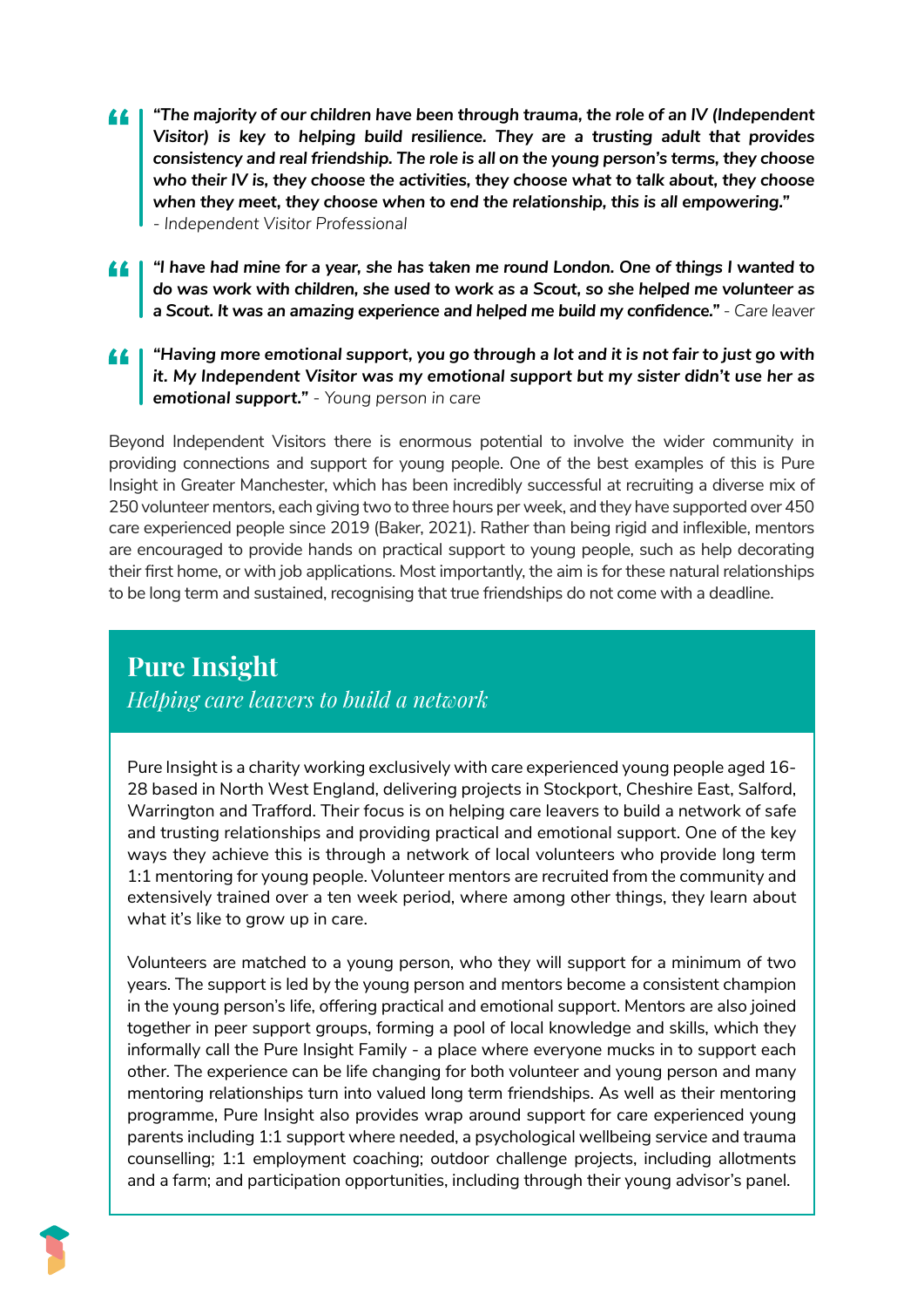**Recommendation:** *Local authorities should redesign their existing Independent Visitors scheme for children in care and care leavers to allow for long term relationships to be built.*

Solving the problem of young people leaving care with no adults around them requires a fundamentally new way of thinking, which places loving and lifelong relationships at the heart of the care system. Relationships are often weakened or broken altogether as children enter care and move through care. The impact of children being separated from their parents, brothers and sisters, wider families, and communities, or arriving in the UK as an unaccompanied child are well documented.

- as of 2020 nearly 12,000 children in care were not living with at least one of their siblings (Kenyon & Forde, 2020), based on the latest government data this represents 15% of all children in care
- the Children's Commissioner's 2020 Stability Index (Children's Commissioner, 2020b) found that 30.5% of looked after children had experienced two or more home moves in the previous three years and 11% experienced a mid-year school move during a single year (2018/19)
- as at 31<sup>st</sup> March 2020, almost 33,000 children (41% of all children in care) were moved outside their home local authority, an increase from 36% in March 2010 (House of Commons Library & Foster, 2021)

Many local authorities help young people in care gain a better understanding of their precare identity through life story work. Whilst this is an essential part of helping young people in care understand their identity, and discover extended family and friends who they may wish to reconnect with whilst in care, life story work is not enough. Children have told the review that they do not have enough contact with their brothers, sisters, other relatives or friends, and when they do this it is often in contact centres which are not welcoming enough and mean they do not make good memories (Coram Voice, 2021; The independent review of children's social care, 2021c).

- 66 *"Completely agree with the relationship thing. I was only allowed to speak to my mum for 30 minutes a week, I couldn't see my siblings, or my grandparents" - Care experienced young person*
- 66. *"It doesn't make sense, I don't get it like why they can't just place us in an area not too far from each other but they're placing us as far as possible." - Young person in care, in relation to their siblings*

### **Universal quality family finding support**

Some services already recognise the importance of finding and maintaining links with family, friends and communities for children in care. From evaluations of these programmes, it is apparent that effective family finding services for children in care allows them to identify people in their pre-care life who were important to them, and maintain very regular in-person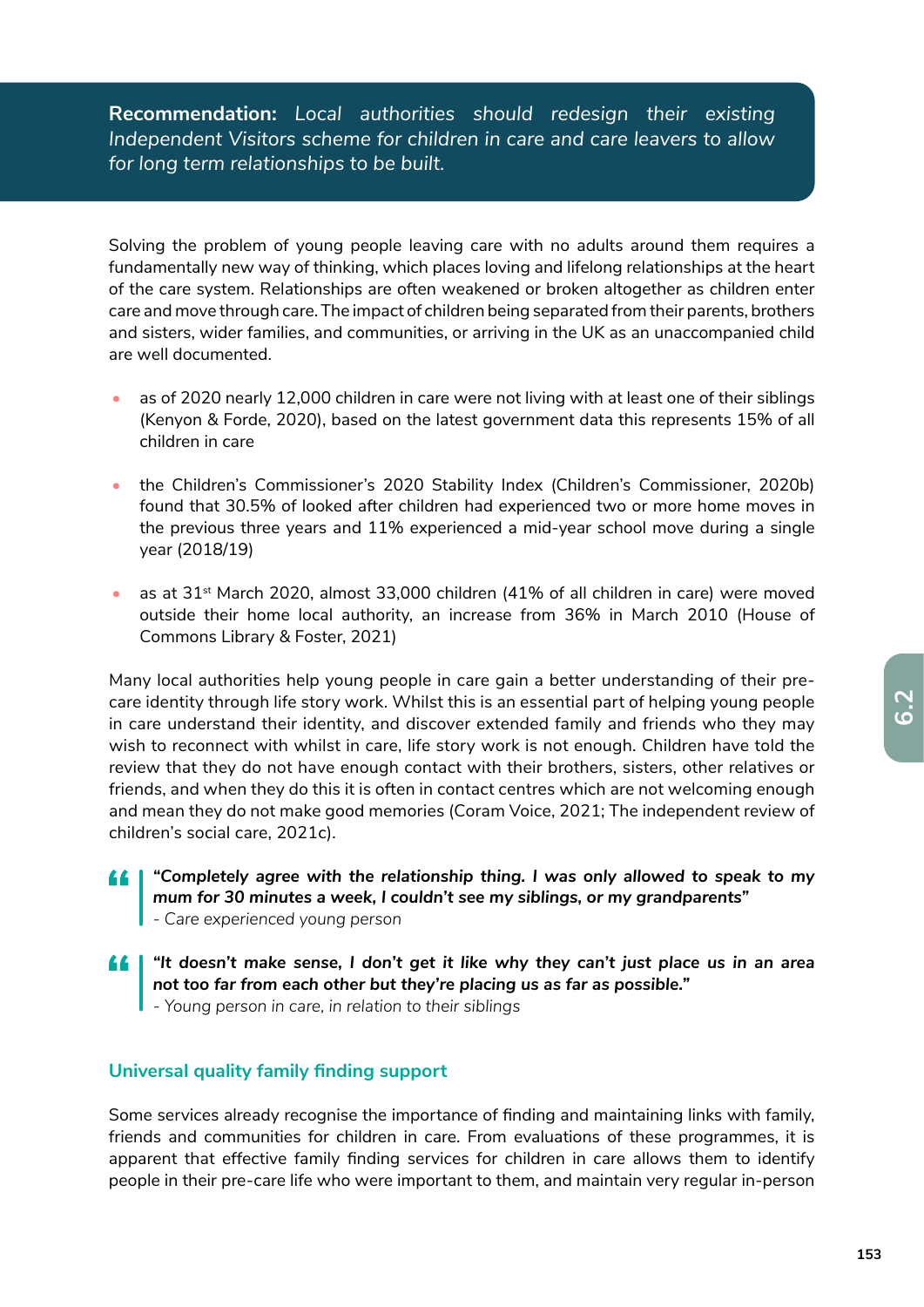contact with those people. High quality family finding support should be available for children in care and young people that have recently left care, up to the age of 25, recognising that many will have not been offered a family finding service whilst in care. The delivery of this work should involve social workers or a dedicated skilled coordinator deploying a variety of tools, such as genograms and mobility mapping, and skillfully facilitating gatherings of these important people around the young person.

There are high quality and well evaluated examples of this work including the Lifelong Links Programme developed by the Family Rights Group, and programmes that show early promise, such as the 'You Say Who' model being used in North Lincolnshire. Because of the evidence around these and other family finding programmes, there should be no delay in local authorities developing these, and all local authorities should have skilled family finding support equivalent to, or exceeding, the work of Lifelong Links in place by 2024 at the very latest.

# **North Lincolnshire Council**

*You Say Who*

North Lincolnshire recognised that where it is not possible for children to remain within or return to their own family networks, they need to experience stability and positive relationships with trusted adults to achieve their potential. To support this, North Lincolnshire launched the 'You Say Who' model in 2018. This enables children in care and care leavers to identify, build and continue their relationships with those who are important to them.

You Say Who involves work to actively 'family find' and 'reconnect' children and young people with previous relationships or to help them develop new relationships so that they have a 'team' to support them. The process is directly linked to the local authority's children in care review process, to ensure that all children and young people are supported, when the time is right for them, and is reviewed at children in care reviews.

The model has also supported North Lincolnshire's work in embedding the NSPCC reunification practice framework into care planning. Since the implementation of You Say Who, 114 children have left care and returned home to either their parents or extended family members between October 2018 and October 2021. The 114 children leaving care includes those who were the subject of ongoing legal proceedings, as well as those who previously had a care plan of long term care, and 110 of these children remained living with their family.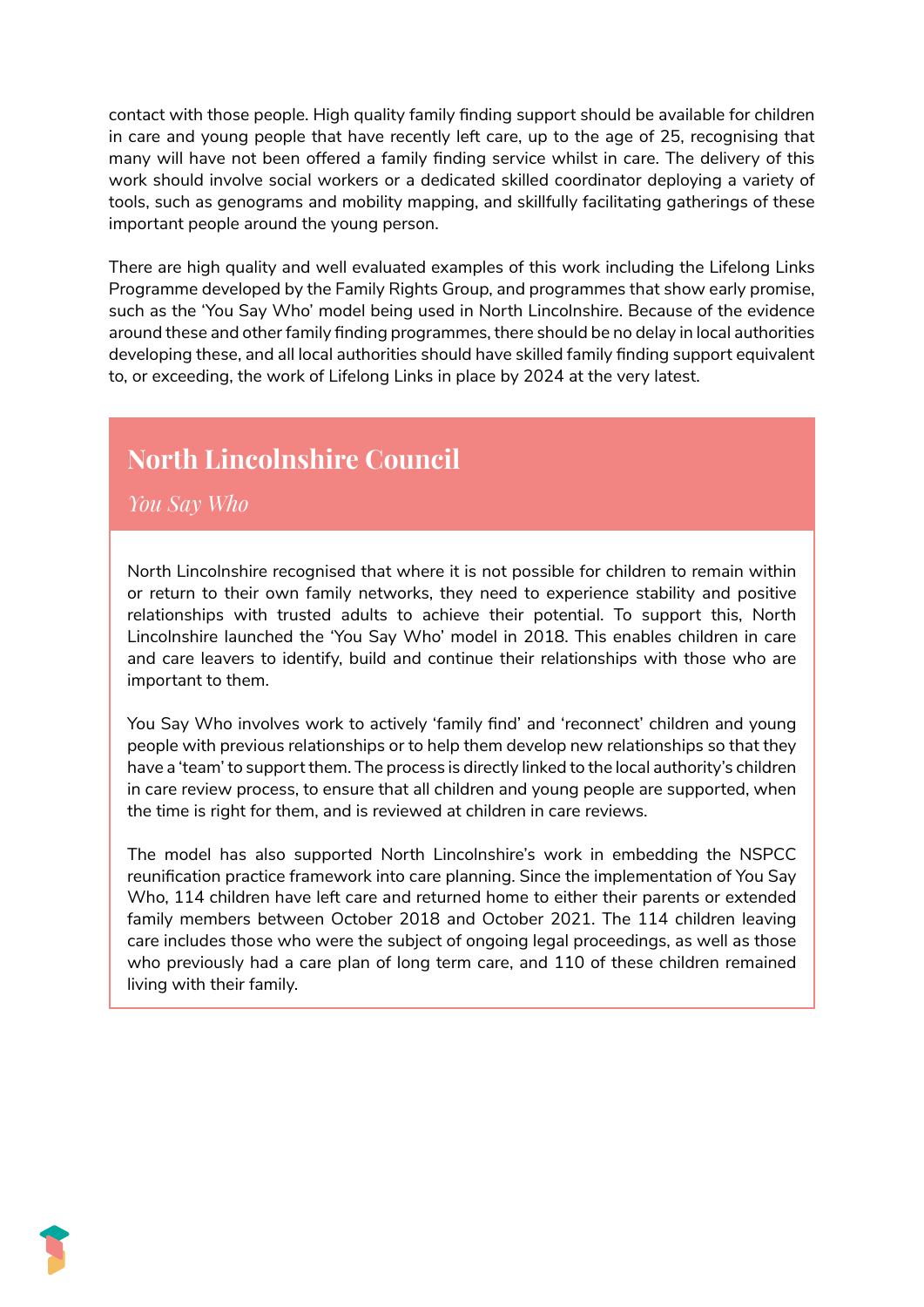# **Lifelong Links**

### *Building support networks around children*

Lifelong Links aims to ensure that children and young people in care have a positive support network around them to help them during their time in care and in adulthood. Family Rights Group developed the approach following research findings that the care system too often breaks, rather than builds, relationships.

An independent Lifelong Links coordinator works with a child in care to find out who is important to them, and who they would like to be in touch with or know. The coordinator searches for these people, using a variety of tools and techniques. They then bring the network together at the Lifelong Links Family Group Conference to make a plan with, and for the child, which the local authority supports to ensure these relationships continue to grow. Over 1,775 young people across the UK have benefited from Lifelong Links. One said: *"If it wasn't for Lifelong Links I wouldn't know my brothers, I wouldn't know anything about my family, I would genuinely just be in this on my own."*

An Oxford University evaluation of Lifelong Links found it positively impacted the lives of children in care, including greater placement stability and increased sense of identity and belonging. Social connections increased on average from 7 to 26. It is changing culture and practice so relationships are not broken in the first place.

**Recommendation:** *As part of the National Children's Social Care Framework, all local authorities should have skilled family finding support equivalent to or exceeding, the work of Lifelong Links in place by 2024 at the very latest.* 

#### **A new lifelong guardianship order for adults leaving care**

As well as breaking relationships with family, the care system is also set up in a way that forces an end point on loving relationships, which may have grown through a child's time in the care system itself. For young people leaving care today, there is no mechanism for a family that may have provided care for them in their home, such as foster carers or other adults that have formed a strong bond with that child such as teachers, friends' parents or mentors, to invite that young person to more formally join their family for life. There is evidence where other countries with broadly comparable social norms and legal frameworks have sought to address this problem. For example, in 2016 the Australian Adoption legislation was amended to make adult adoption a possibility (Department for Child Protection, 2019).

Through introducing a new 'Lifelong Guardianship Order' in England, young people who leave care will be able to demonstrate that they have legally and practically joined the family of another non-related adult that is important to them. Making this new Order a reality will require change to legislation so that it not only acts as a symbolic gesture, but also has significant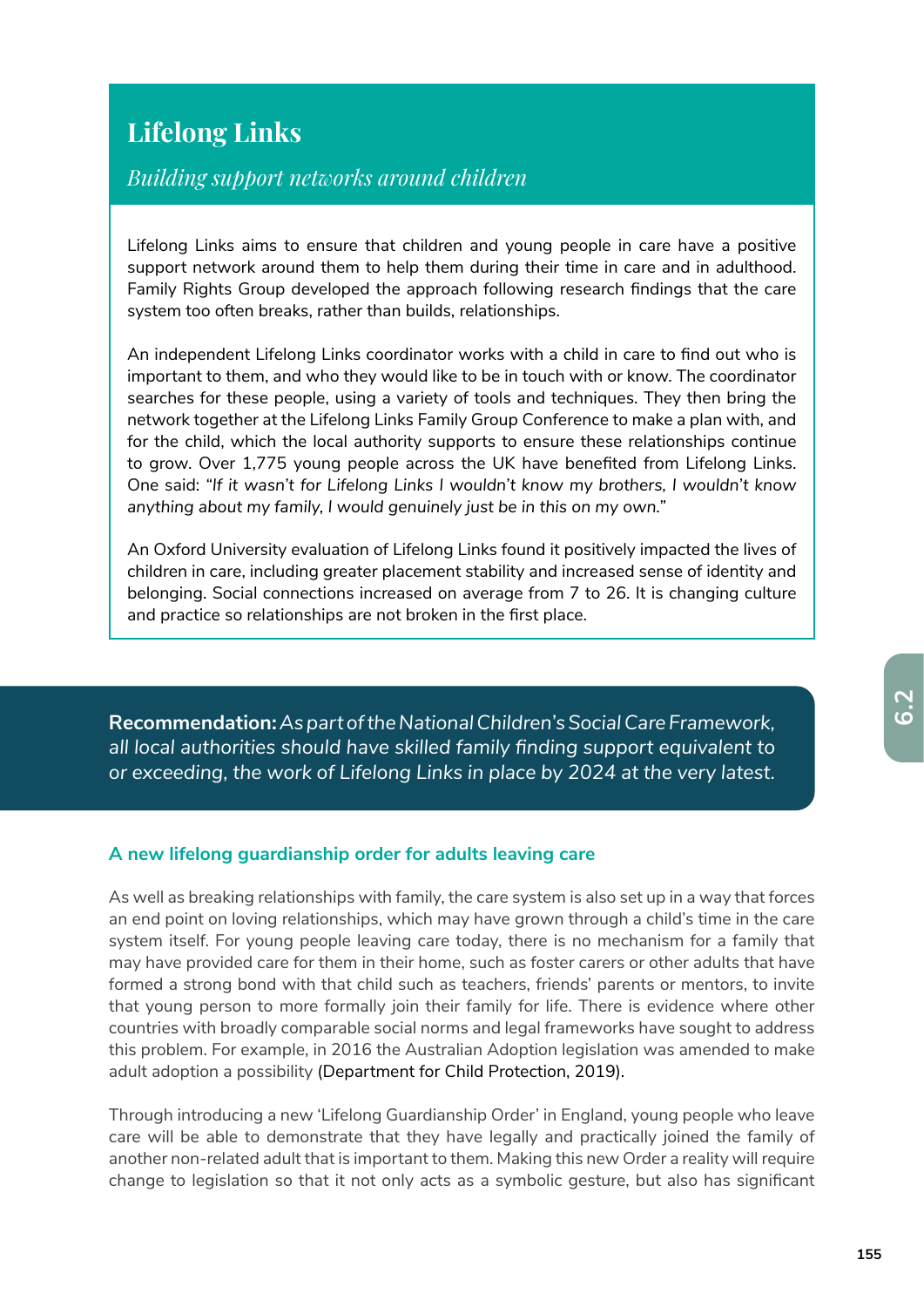practical uses. For example, the Order should confer inheritance and next of kin rights to the young person leaving care. Lifelong Guardianship should be available to all care experienced adults at any age once they reach 18, where appropriate. This act of legally joining a family could be accompanied by a celebration ceremony to mark the guardianship, and in time join the ranks for family celebrations like christenings, naming ceremonies, communions, weddings, anniversaries and graduations.

**Recommendation:** *A new lifelong guardianship order should be created, allowing a care experienced person and an adult who loves them to form a lifelong legal bond.* 

Finally, as set out through this report, it is clear that Ofsted have a critical role to play in driving the behaviour and practice of the children's social care system. Whilst it is not the responsibility of Ofsted to ensure young people leaving care have loving relationships, it could do more to nudge this behaviour by aligning inspection frameworks with the central principles of this review.

#### *"Relationships aren't measured, they are only seen as "are you seeing them or not"*  44 *and who you are seeing, but not measured how [the relationship] is going." - Care experienced young person*

In doing this Ofsted should take into account the objective of this mission - to ensure every young person leaves care with at least two loving relationships - and assess the quality of family finding programmes used by the local authority. To make this judgement Ofsted will also need to seek the views of children in care and those with care experience based in the area. Therefore, Ofsted should amend the SCCIF and ILACS inspection frameworks so that the quality and number of relationships held by young people play a more significant role in determining the overall judgement (see Chapter Eight for our recommendations on Ofsted).

### **Mission 2: Double the proportion of care leavers attending university, and particularly high tariff universities, by 2026**

Education is transformational. It is important that all children receive excellent schooling, and we should go even further to ensure this for children in the care of the state. While this mission headlines on university, it will require much more ambition for children in care right through the education system. While success will be counted in the number of care experienced young people going to university, all care experienced young people will benefit as the education system works harder to improve outcomes and professionals have increasingly higher ambitions.

- *"The barriers stem further than those faced once the student is at university or*  44 *college. However, once a student has enrolled there is a duty of care for all educational institutions to ensure they deliver their proposed support and that each and every student in this social group achieves more than the tick box they have completed."* 
	- *Care Experienced adult, at university*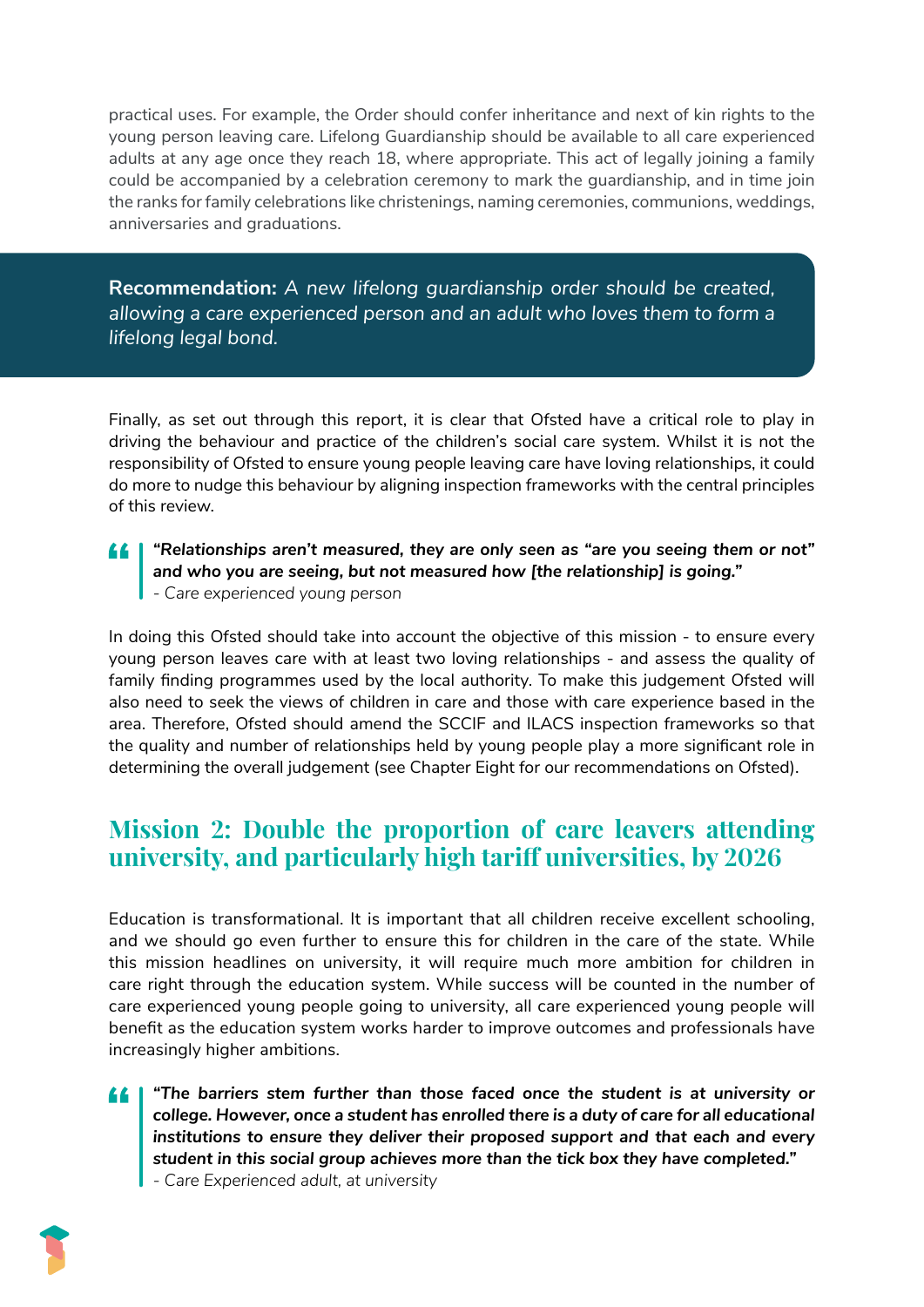Children in care face challenges right through the education system:

- in 2020/21, the average Attainment 8 score for children looked after at any point was 23.2 compared to 50.9 for non-looked after children and 22.6 for children in need at 31st March 2021. Although looked after children have a similar average Attainment 8 score as children in need, they perform slightly less well than children in need in the other headline measures such as achieving a pass in English and Maths or entering EBacc (Department for Education, 2022a)
- children from poorer homes are less likely to progress to university, and children in care have these chances cut in half again. Similarly, care leavers who attend university are less likely to go to high tariff universities, progress into their second year of study, and are more likely to take longer than three years to complete their degree (Office for Students, 2021)
- the progression rate to high tariff universities for children looked after continuously for at least 12 months has remained at 1% since 2009/10, whilst 11% of all other pupils progressed to high tariff universities in 2019/20 (Department for Education, 2021m)

Whilst the review could have chosen to make any part of the education system the focus of this mission, the stark inequality in the number of care experienced adults progressing to university and because on average going to a high tariff university often leads to higher lifetime earnings, makes our focus on higher education so critical. However, in setting this mission we are clear that the whole education system, including schools, colleges and universities, has a part to play in achieving this aim. Mission 3 also sets out an ambition to improve the quality of and support offered through apprenticeships.

### **Addressing blockers to attainment in school**

Improving educational outcomes starts in school, and Virtual School Heads (VSHs), play an important role in managing Pupil Premium funding for children in care in schools and early years settings. However, they have the potential to play a wider and more active role in the attainment of children in care.

44 *"I'm lucky because textbooks I don't have to pay for and some things like stationery I don't have to worry about, and uniform – I can ask Virtual School and they'll sort it out for me and anything else I need support in." - Young person in care*

Although Virtual School Heads hold important levers to improve educational attainment, there is a lack of real accountability for attainment. Progress 8 (a measure used to capture the progress a pupil makes from the end of key stage 2 to the end of key stage 4) for children in care should be a key measure by which Virtual School Heads' performance is judged, and Ofsted's framework and guidance for inspecting local authority services for children (ILACS) should be used to assess this.

Young people have told the review that they find having access to mentors and tutors useful, and these roles can provide some of the most effective interventions to improve attainment (Biggs et al., 2020). There are a range of evaluated tutoring and mentoring programmes available, such as First Star and MCR Pathways in the UK and programmes such as the Better Futures Programme in the US. To improve attainment and meet their new targets Virtual School Heads should direct Pupil Premium funding towards interventions that are well evidenced, and the Education Endowment Fund should help to inform these choices.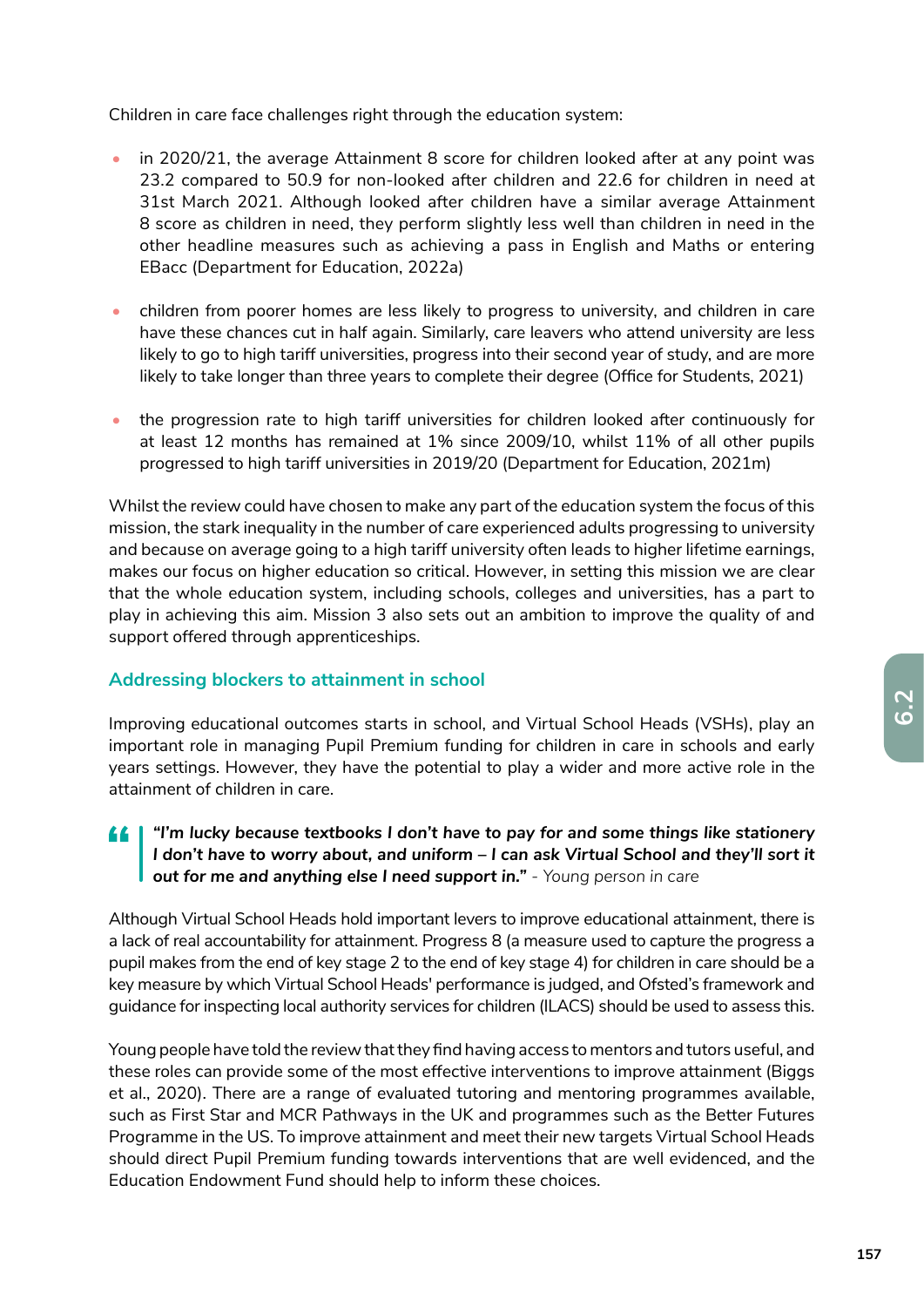# **First Star Scholars UK**

### *Academic support for care experienced children*

First Star is a national children's charity dedicated to improving outcomes for young people growing up in care. It was founded on an ambitious and aspirational approach to helping some of our most disadvantaged young people access higher education.

The First Star model is a long term university preparatory programme for children in care. The programme is based on a partnership between a university, the young person and First Star. First Star recruits 'scholars' at the beginning of their GCSE year (age 14/15) to join the four year programme of academic support and life skills at a local university up to the age of 18. Scholars attend monthly sessions at a university campus and a summer residential programme.

Last year 50% of First Star graduates were accepted onto a university course, compared with a national figure of 6% for eighteen year olds leaving care. Additionally, 32% of First Star Scholars passed GCSE English and Maths grade 5/C compared to 7% of looked after children nationally (2020).

Offering excellent support with digital technology, First Star accepts scholars on an individual needs basis and there are no costs to scholars or carers. Carers are also supported to facilitate their young people's progress, exchanging ideas, concerns and receiving advice and help as scholars progress through GCSE and post 16 education. The First Star programme encourages ambition and empowers young people from care backgrounds to believe they belong in higher education.

**Recommendation:** *As part of our recommendations about Ofsted inspection (Chapter Eight), Virtual School Heads should be held accountable for the education attainment of children in care and care leavers up to age 25 through Ofsted's ILACS framework. Pupil Premium funding should be focused on evidence led tutoring and mentoring programmes.* 

### **Independent and state boarding schools**

England's state boarding and independent school sector offers some of the highest quality education and pastoral support. However, in 2013 fewer than 1% of looked after children were in secondary independent schools (Sebba et al., 2015), whereas 6.4% of all children had access to these opportunities (Department for Education, 2021f). If private education exists then it should be equally accessed by those who face the greatest educational obstacles.

Virtual School Heads should be better equipped to identify children who are likely to thrive in these settings, and work with local authorities to consider how they can better leverage the opportunities that state and independent boarding schools offer. As well as full time care, both state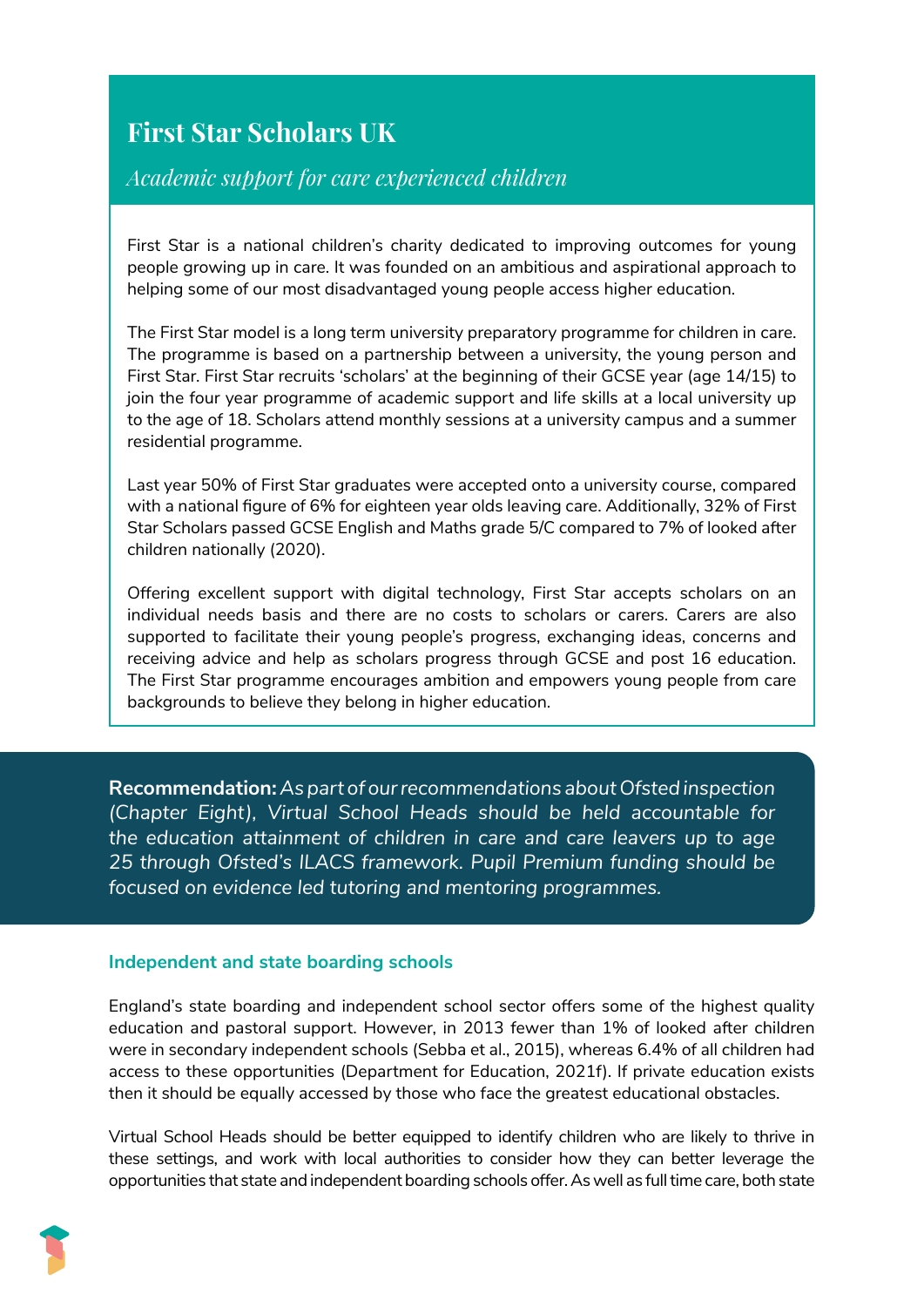and independent boarding and day schools can also offer models of shared care, where children continue to live part time with their family whilst accessing excellent education and residing in the school for part of the week or school year. Smaller class sizes, longer school days, a wider range of opportunities and tailored support can be a good opportunity for more children in care.

The Department for Education (DfE) has funded a programme to explore whether more central coordination could support better identification, matching and placing of children into independent boarding and day schools, and the results thus far have been positive; demonstrating an appetite from the independent sector as well as widening the pool of children in care who can access these opportunities. The option of boarding or independent day schools will not be right for all children, but for those children and families who could benefit it is important that social workers and Virtual School Heads push to get access to this when it is the right opportunity for a child.

More could be done to increase the supply of boarding school places for looked after children in the state sector. The DfE should consider investing some of the free schools capital budget into a new wave of state boarding capacity, led by the highest performing state schools that have a track record of providing excellent pastoral care. These new school places should then be focused on providing shared care and care options.

# **The Royal School Wolverhampton**

### *State boarding school as an option for children in care*

The Royal School, Wolverhampton is a state funded day and boarding school. The school was founded as an orphanage in 1850, and its free school status enables the school to continue this vision to support vulnerable young people from the surrounding local authorities, such as Wolverhampton, Sandwell and Dudley.

Working alongside trusts such as Royal Springboard and Buttle, the Royal School offers places to a number of children from within the care system where they benefit from secure, stable accommodation and a positive learning environment. This offers young people a chance to gain confidence to be themselves, develop new skills and foster friendships. All students are supported with excellent pastoral care, language support where needed, and access to a range of enriching extra-curricular activities. The school remains open for boarders in half term holidays, but closes during Christmas, Easter and summer vacations when the local authorities place the young people with foster families locally. The school retains contact with these foster families during holiday periods to further support the young people.

Since 2015, the school has developed an association with Wolverhampton local authority to welcome unaccompanied asylum seeking children from Kent through the National Transfer Scheme, including young people from Eritrea, Ethiopia, Sudan, Egypt, Afghanistan, Syria, Vietnam and Kurdistan. In the school, most of the young people's needs can be met in one place, including support from mental health services, refugee legal information and social care workers. The majority of the school's pupils from within the care system have gone onto work, apprenticeships, college places and university courses. Many keep in touch with the key staff in the school who continue to support them even after they have moved into supported living settings.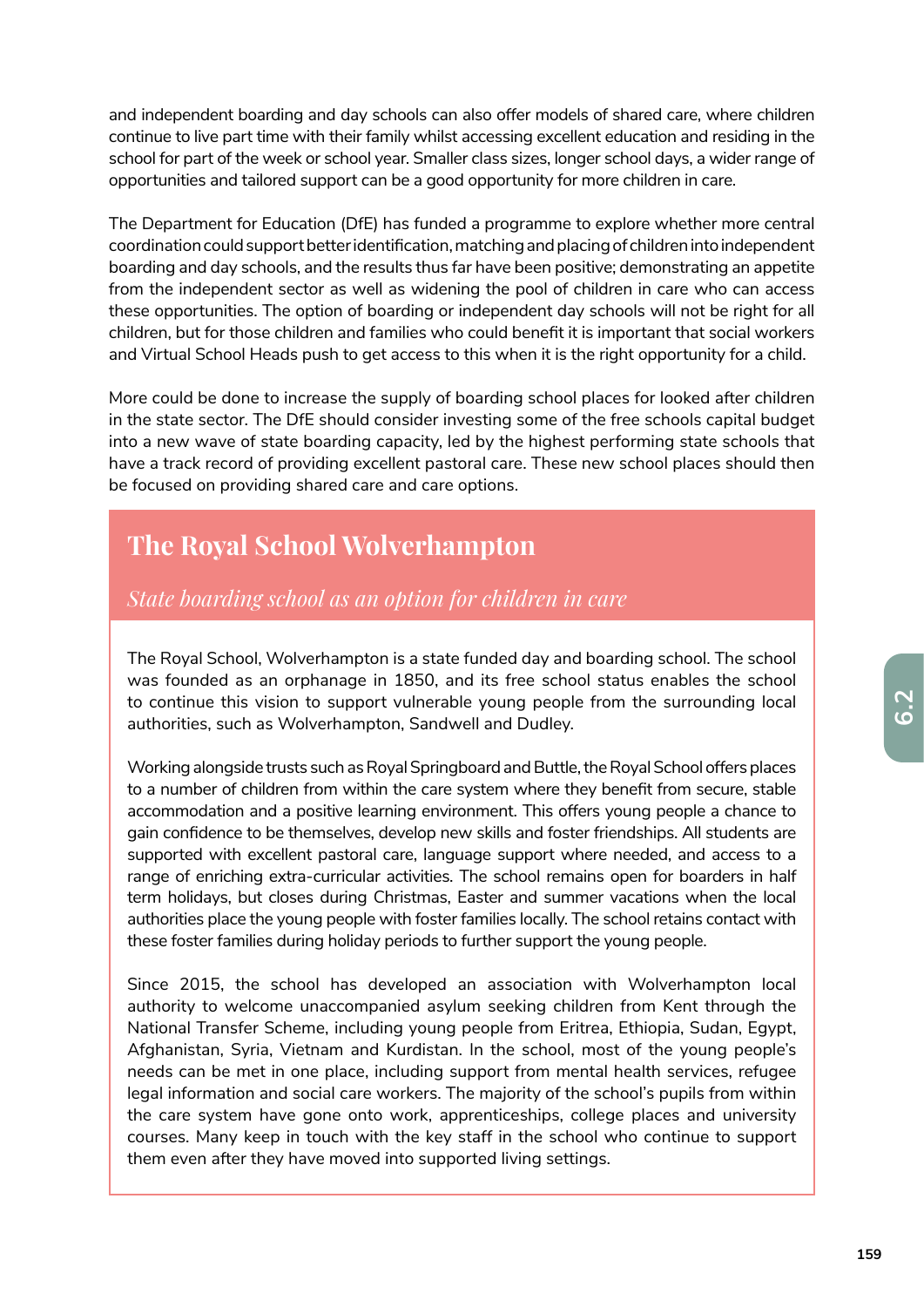**Recommendation:** *Virtual School Heads should work to identify more children in care who might benefit from a place at a state or independent day or boarding school, and the Department for Education should create a new wave of state boarding capacity led by the best existing schools.* 

#### **A new kitemark scheme for higher education**

*"I was too embarrassed to tell my friends at university that I'd grown up in care. I felt*  44 *jealous of international students that had clubs and activities arranged for them in the holidays. I used to spend the holidays sofa surfing with friends I'd known before going to university, or alone, because the university didn't provide accommodation for the summer break and assumed everyone had family they could go back to" - Care experienced adult*

Government has already made clear that universities should provide additional support to care experienced students. For the most selective and largest higher education providers, government guidance states that:

*"We particularly encourage the most selective providers to use contextual admissions*  44 *in the case of applications from care leavers, so that their often disrupted education and personal challenges can be taken into account. We would expect the support offer from HE providers to be proportionate to the size of the provider and their resources. In addition to the points listed above, we would ask that the most selective providers and those who have the greatest income from higher fees to go the furthest in terms of their support" (Department for Education, 2019a).*

Local authorities provide bursaries of varying value to care leavers and many universities provide bespoke packages of support for care experienced students.

## **University of York**

*Excellent support for care experienced students*

The University of York provides a comprehensive package of support to care experienced students through their whole student journey. Their personalised and far-reaching approach supports individuals with experience of care to achieve their full potential.

To recruit care experienced applicants, the Access and Outreach team provides preapplication support, delivers outreach programmes and builds close relationships with local authorities nationwide. The contextual admissions policy - a holistic approach to assessing candidates applications - provides additional consideration for care experienced applicants, reduced offers, bespoke advice, pre-entry bursaries and a VIP visit package (including free travel for the applicant and guest, overnight stay in York, lunch on campus, a goodie bag and follow up phone-call).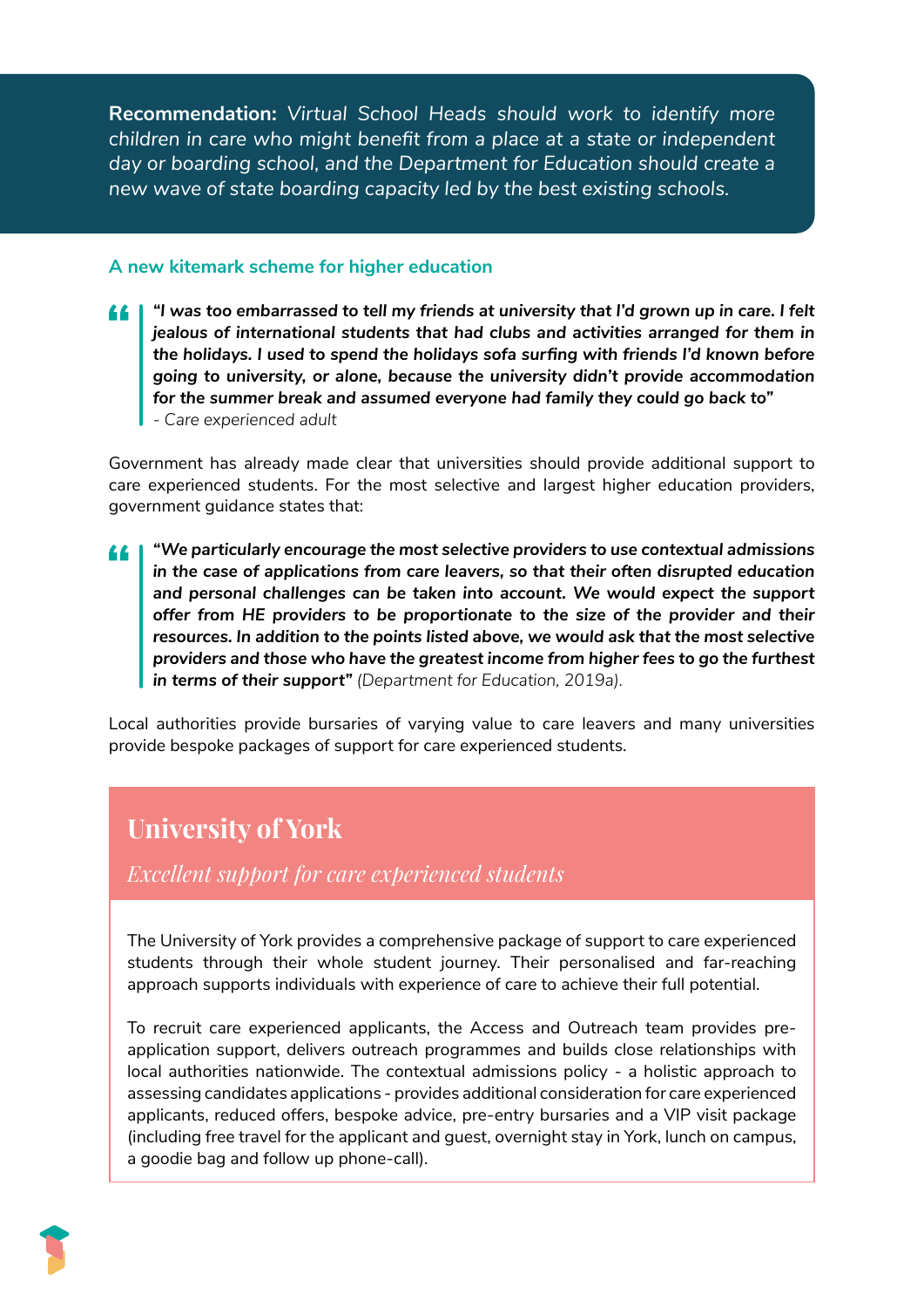Financial assistance includes a Care Leavers' Bursary, worth up to £3,000 a year, particular consideration for various scholarships, and free York Sport membership. Students are encouraged to feel stable in their new home and given the type of practical help that they need including free year round accommodation for care leavers (capped at £130 per week), a rent guarantee scheme, flexible lets, and storage of belongings where needed.

Transitional support is designed to make the move to university feel less daunting; the university offers regular communications and support from a dedicated contact, kitchen and bedding packs, suitcases, a contribution towards travel costs, student buddies, an enhanced induction programme, free Freshers pass and college merchandise. Students feel cared for with birthday vouchers, Christmas stockings and other celebration events. Peer support groups and social events connect care experienced students who may share common issues/challenges, and increases their sense of belonging.

However, too few universities provide a bespoke package of support for care leavers, and the review has seen no evidence to indicate that better funded universities tend to provide a better offer.

The Buttle Trust, and more recently the National Network for the Education of Care Leavers (NNECL), have developed a kitemark system to indicate the level of commitment each university demonstrates towards supporting care leavers. This should be built on by the government, working in partnership with NNECL, to develop it into a new kitemark system for all universities, indicating the quality of support offered to care leavers. This enhanced kitemark should be overseen and quality assured by the government's National Advisor for Care Leavers, who should in turn, report annually to the Minister for Higher and Further Education to update on progress and indicate which universities are offering substandard or no support.

The review supports the findings of a 2019 report by the Leverhulme Trust and Sheffield University "*Pathways to University from Care"* which made fifteen specific recommendations to better support care experienced people into higher education (Ellis & Johnston, 2019). These recommendations included:

- a named care leaver contact or champion at each university
- facilitating early registration for care leavers, so that they can ensure essential support is available from the point of arriving at university
- 365-day affordable accommodation
- training for all staff to recognise the additional needs care experienced students might have
- fast track mental health support
- running pre-entry summer schools for children in care and care leavers
- bursary schemes for care leavers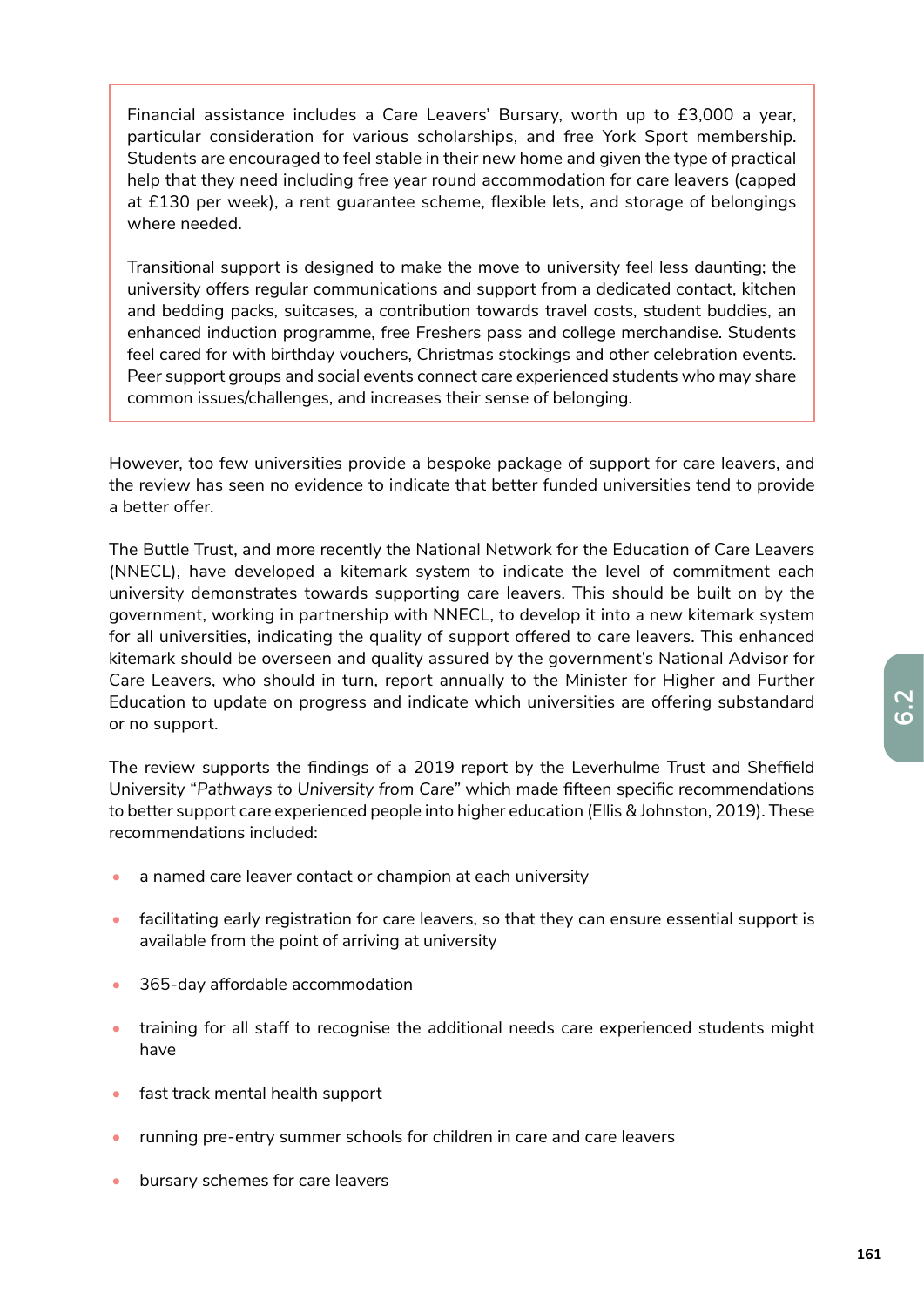Government should use these recommendations as a guide to developing standards for the new kitemark scheme. Once established, the government should look to integrate the kitemark into the regulatory framework for higher education (Securing Student Success) (Office for Students, 2018), and performance against this kitemark should form a core part of the new corporate parenting responsibilities placed on universities.

**Recommendation:** *Introduce a new kitemark scheme for higher education to drive improvements in admissions, access and support for those with care experience.*

### **Mission 3: Create at least 3,500 new well paid jobs and apprenticeships for care leavers each year, by 2026**

Young people leaving care often face challenges getting well paid rewarding work. The DfE's latest figures show that:

- of those previously looked after, 77% were recorded as claiming out of work benefits as their main activity in any of the first eight years post-secondary school, and 36% remained on benefits for at least four consecutive years, compared to 21% and 6% of all individuals respectively (Ahmed, Bush, et al., 2022)
- for those in employment, there is an average earnings gap of £4,000 per year eight years after completing GCSEs, and this increases to around £6,000 after 11 years when comparing all individuals in the labour market, and those who were previously looked after (Department for Education, 2021l)
- government data from 2021 indicates that 41% of 19-21 year old care leavers were NEET, compared to 12% of all other young people in the same age group (Department for Education, 2021b)

Given the size of the cohort of young people leaving care each year is relatively small, with 13,360 young people aged 16 and above leaving care in 2020/21 (Department for Education, 2021b), it should be possible to ensure each of these young people has the opportunity of well paid purposeful employment or education. The Civil Service runs a successful care leaver internship programme, which has recruited around 700 care leavers into the Civil Service since it was introduced. If a wider range of public and private sector organisations were to develop their own schemes we could reach a significant number of care leavers each year. Delivering 3,500 jobs for care leavers each year<sup>88</sup> would require:

- each local authority in England to set aside just 20-30 jobs each year for young people leaving care in their area
- the NHS to make 0.3% of its workforce care leavers<sup>89</sup>

<sup>88</sup> By setting this target the review has assumed 3,500 jobs will equate to full employment for all care leavers not in education, internship, traineeship, or choose not to be employed.

<sup>89</sup> This is based on the NHS workforce statistics which report a headcount of 1,179,008. Retrieved here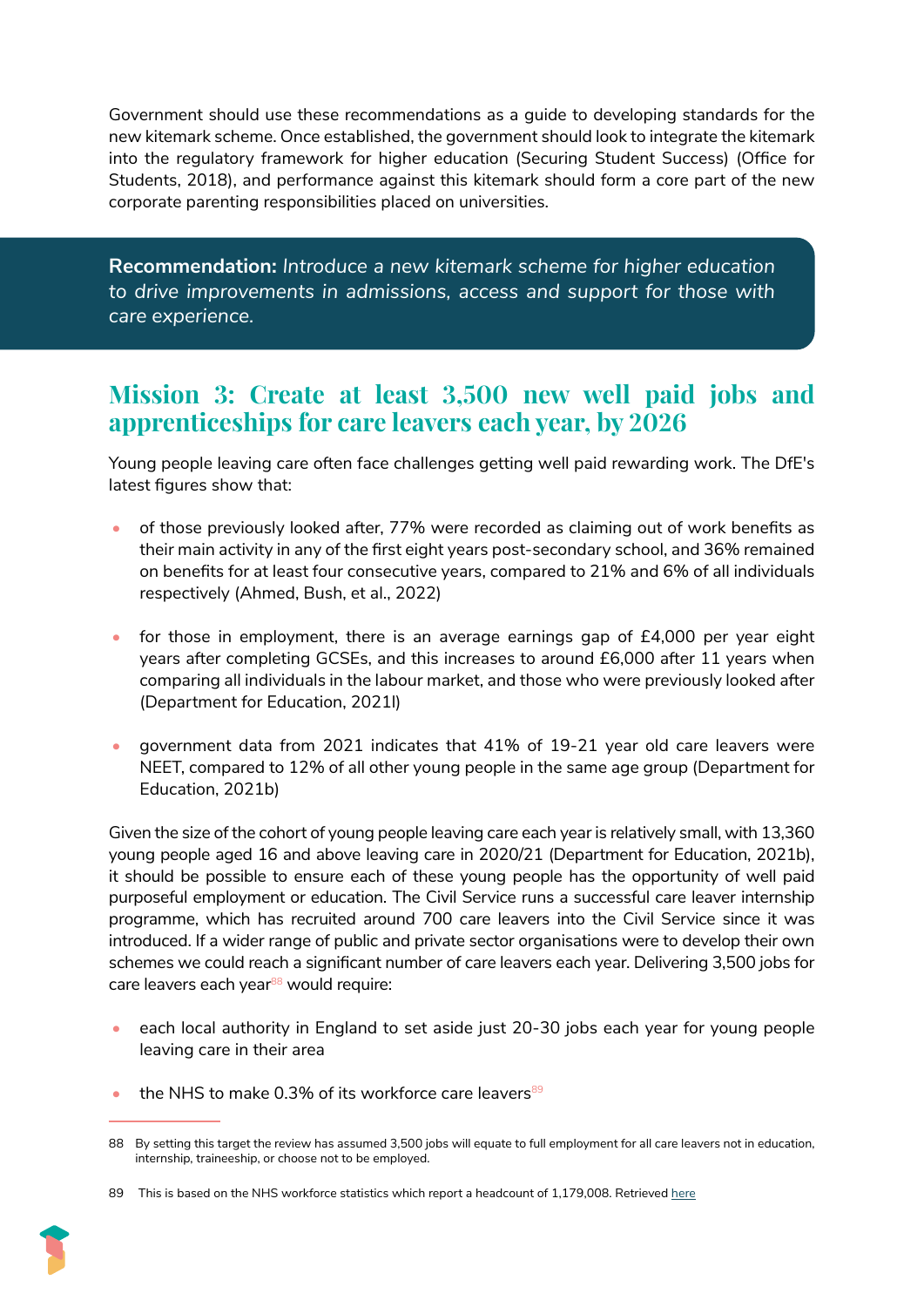## **The John Lewis Partnership**

### *Focusing on care experienced people at work*

The John Lewis Partnership has publicly stated their intent to help care experienced people gain skills and experience to set them up in their careers. They are engaging with a number of local authorities and organisations on pilots to support job opportunities, as well as providing additional support, including mentoring and guidance on interview techniques. Ongoing support is also available once a young person has secured a position through the Partnership's health and wellbeing services.

The pilots are a learning opportunity, helping the John Lewis Partnership to understand the challenges care experienced people face and how they can support them to thrive in employment.

As employers, the John Lewis Partnership recognises that it's not enough simply to offer job opportunities. They feel there is much more to be done on safe housing and financial and emotional support for people who have already gone through so much at such a young age.

### **A refreshed and improved Care Leaver Covenant**

The national Care Leaver Covenant was launched in 2018. It allows public, private and voluntary sector employers to pledge support to care experienced people, and all government departments have made specific pledges. The Covenant acts as a useful focal point; however, there remains scope to give it more teeth and raise greater public awareness. For example, unlike the Care Leaver Covenant, the Armed Forces Covenant was established in law, has a large number of high profile public and private sector employers pledging support, and offers funding for projects that support the aims of the Covenant.

Following publication of this report, the Covenant should be refreshed and focused around delivering the missions. Specifically in relation to employment, it should act as a focal point for employers to pledge their commitment to offering job opportunities to care experienced people, and offer an accreditation scheme with high status that awards employers a Bronze, Silver or Gold rating in return. Top employers will be running specific employment programmes, offering bespoke support, and have plans for those with a care experience to progress into senior roles. The introduction of corporate parenting responsibilities across a wider set of public bodies and organisations, and introducing a protected characteristic for care experience, will further support this action.

**Recommendation:** *The Care Leaver Covenant should be refreshed to*  align with the five missions set out in this report and co-produced with *care experienced people. Employers should be able to apply for a new government led accreditation scheme which recognises their commitment to supporting care leavers into well paid jobs.*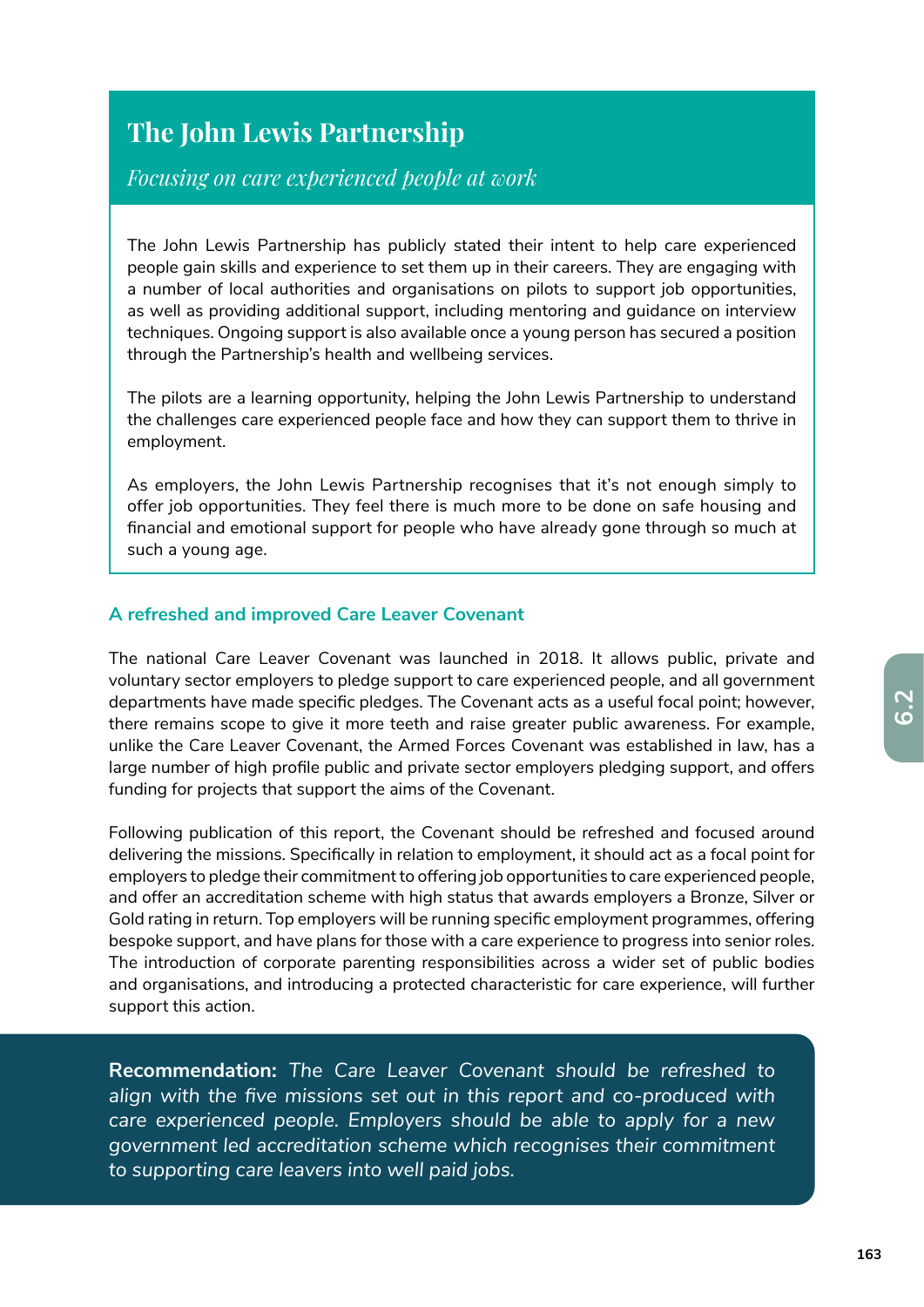#### **Creating more apprenticeship opportunities for care leavers**

Apprenticeship opportunities have grown significantly over the past two decades and since the introduction of the Apprenticeship Levy are set to increase in the future. However, care experienced young people are not taking up apprenticeships at the same rate as their peers. Apprenticeships are a recruitment method that employers are keen to expand too, and so it is troubling that more young people leaving care are not connected to apprenticeship opportunities, particularly in high skilled occupations. The solution must be a package which unblocks barriers care experienced people face, and encourages employers to invest in those with a care experience.

Government provides a one off £1,000 incentive payment to employers who recruit an apprentice care leaver, and a further £1,000 bursary to care leavers aged 16-24 completing an approved apprenticeship programme for more than 60 days. The payment to care leavers is currently a one off single lump sum payment, and reflects that care experienced apprentices may lack familial financial support compared to their peers and face difficulty meeting the costs of travel, purchasing tools, or clothing necessary to do the job. Some apprenticeship programmes last 12 months and some of the costs care experienced apprentices face are one off, but many programmes last three or four years and new or ongoing costs may arise throughout that time.

Many large employers are unable to recruit sufficient numbers of apprentices each year to enable them to spend their levy pot. A 2021 report by the Chartered Institute of Personnel and Development found that more than £2 billion in employer levy contributions had expired after being unspent for two years, and were returned to HM Treasury (CIPD, 2021). This figure is undoubtedly high due to COVID-19 restrictions causing a marked drop off in apprenticeships, nonetheless even in normal years a significant proportion of the levy is returned to government. Employers should be able to use their unspent levy funding to develop an enhanced offer for care leavers, which builds on the bursary from government and offers tailored and intensive support to get more care leavers into quality apprenticeships. The cost to government would also be offset by the funding it currently spends on supporting large numbers of young care leavers that are not in education, employment or training.

**Recommendation:** *An annual care leaver bursary should be made available to all apprentices up to the age of 25, and employers should be allowed to use unspent apprenticeship levy funds to tailor support for those with care experience.* 

### **Mission 4: Reduce care leaver homelessness now, before ending it entirely**

*"When I came out of care there was no housing plan for me, so I went into homeless*  44 *services. This felt like a step back as no housing offer for care leavers" - Care experienced young person.*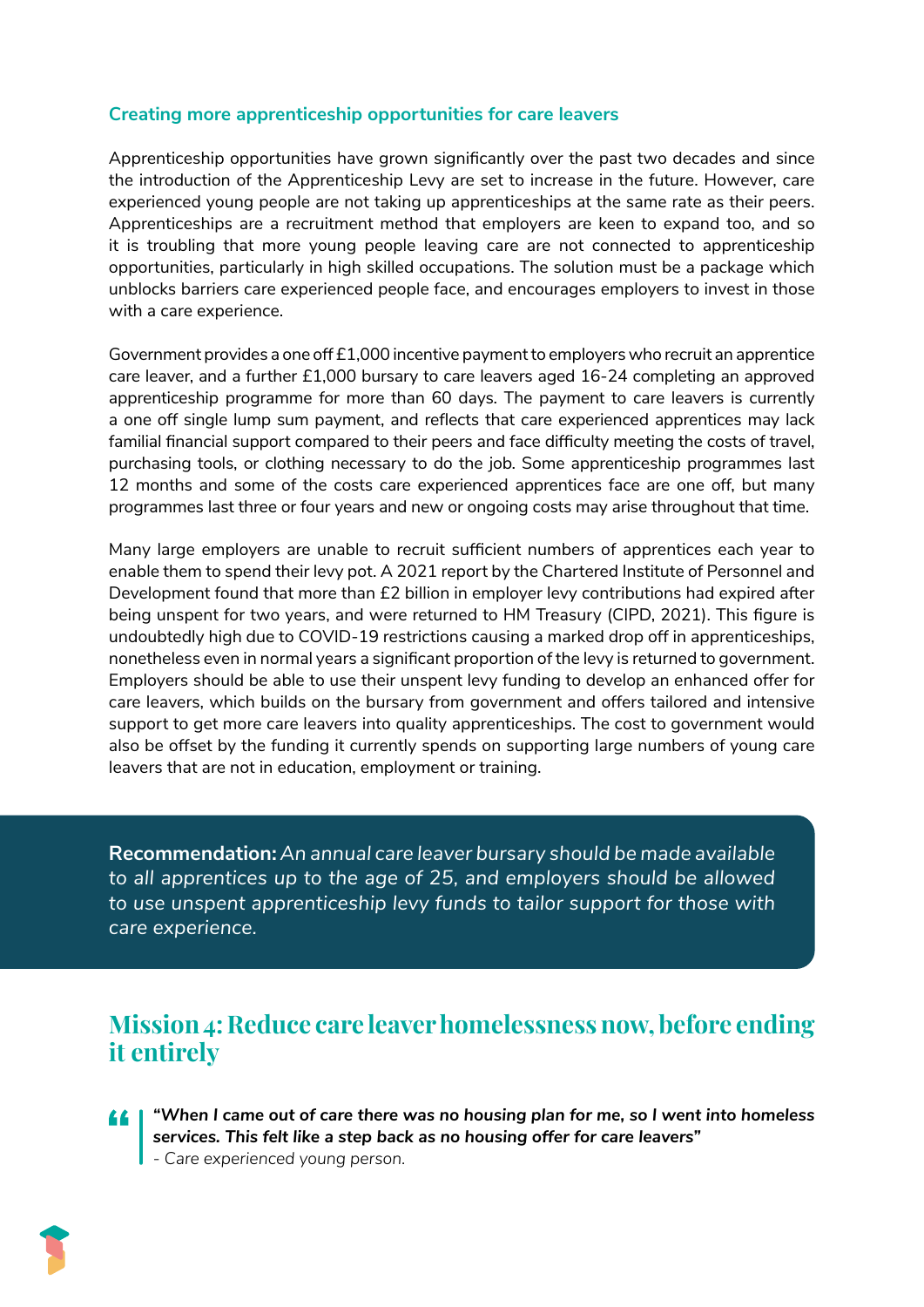The average age that young people leave their parental home in England has gradually increased during the last 50 years. In 1997, 50% of 21 year olds had left home (Office for National Statistics, 2019). By 2020, the average age to leave home had increased to 23 years old (Office for National Statistics, 2022c). However, young people leaving care are often faced with the stark realities of adult life at a much earlier age. Whilst there have been a number of positive developments in recent years that have increased entitlements up to age 25, many young people leaving care at 18 are reliant on their local authority to provide them with suitable accommodation. Whilst having a secure, safe and affordable home is an essential foundation to a good childhood (Cross et al., 2021), the transition between leaving care and having your own home is just as critical; yet it is at this moment that the foundation is abruptly removed.

There are big gaps in official statistics on the number of care experienced people who experience homelessness. However, the latest data from the Department for Levelling Up, Housing and Communities (DLUHC) found that 26% of the homeless population had spent time in care (Ministry for Housing, Communities & Local Government, 2020).

*"I'm not 18 yet but my sister for example, like the second she turned 18, her carers*  44 *didn't want her anymore because they weren't getting paid for my sister. She got kicked out straightaway which I don't think should be even fair for foster carers to do that because she has no family. All she has with me, my brother. So like she just ended up like coming to live with me temporarily because she had nowhere to go. She was still in college... Like how is my sister meant to feel loved and wanted in a family? like I can't imagine how painful that is for someone else that might happen today, but I don't know what's gonna happen. I'm not 18." - Child in care*

Whilst the path that leads young people to become homeless is often complex, more must be done to end the prevalence of homelessness for those who have been in care. The absence of national data on the number of care leavers that become homeless has constrained the review in setting a time bound target for this mission. This should be done through a new care experience cohort study which also captures health and mortality outcomes (see mission 5). As soon as reliable data is available, the government should develop a time bound plan to eradicate care leaver homelessness.

### **Better choices of homes for young people leaving care**

Programmes like Staying Put<sup>90</sup> and Staying Close<sup>91</sup> have been some of the most positive developments in the care system in recent years.

Early evaluations of the Staying Put Programme, found that young people were twice as likely to be in full time education at age 19 than care leavers who were not in Staying Put (Munro et al., 2012). However, funding for these arrangements ends at age 21, which can be before young people feel ready to live independently and is two years before the average age young people leave home at a population level. Whilst it is important that foster carers are willing and able to provide a Staying Put arrangement for the young people in their care, this should be assumed by default, with foster carers given the option to 'opt-out' if they are unable or unwilling to provide it.

<sup>90</sup> Staying Put was launched in 2014 and is a nationally available programme which gives young people a legal right to request that they remain living with their foster carer beyond age 18.

<sup>91</sup> Staying Close is a pilot programme which is currently available in a small number of local authority areas. It offers an opportunity for young people leaving children's residential care to remain in that home, or one within its network, beyond age 18.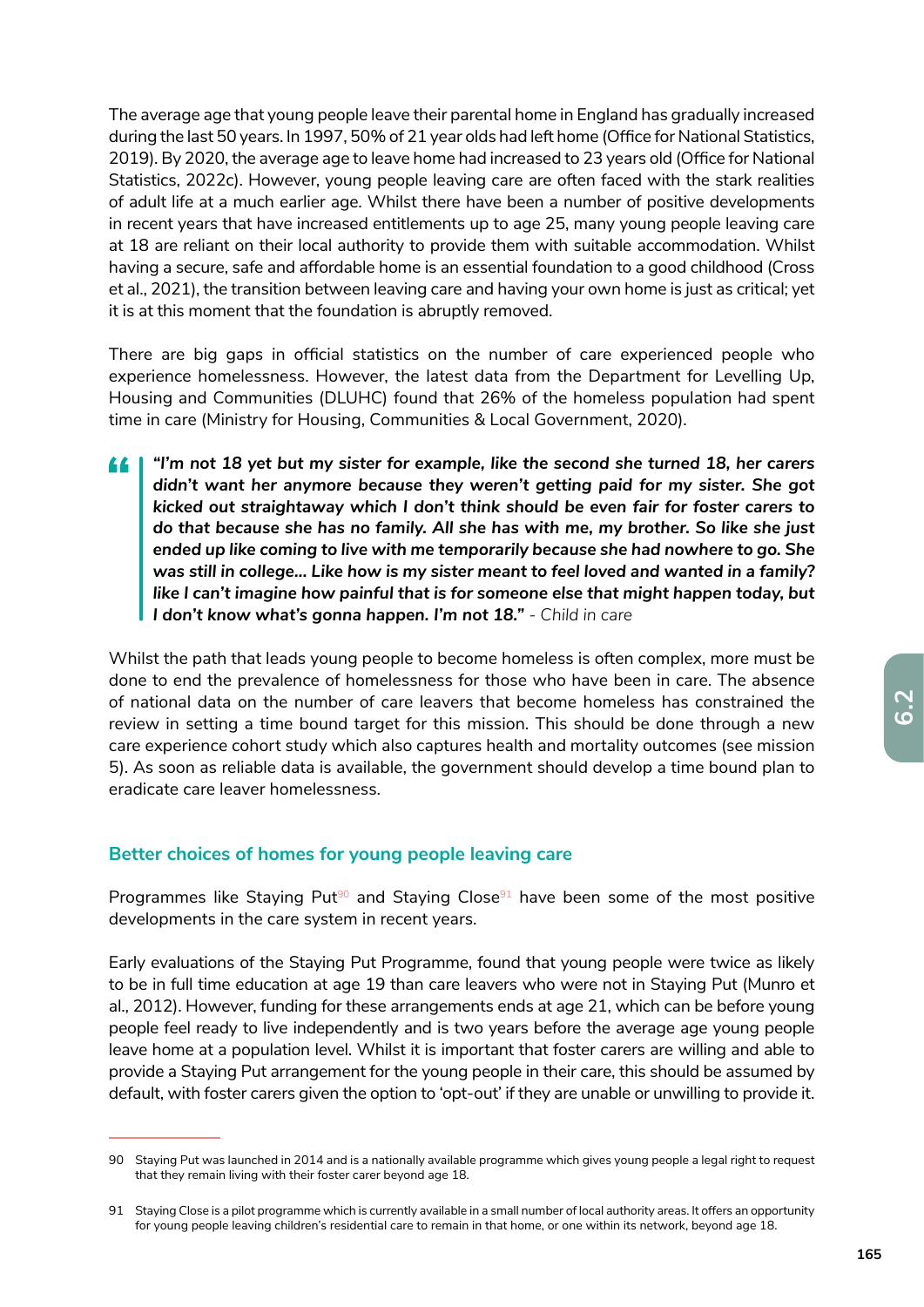*"Young people need to know about Staying Put, I wasn't aware that this was an*  44 *option. My foster carers were encouraged not to do Staying Put because it would cost more to the local authority. Young people should be made aware of Staying Put because that can be beneficial especially to keep that support when you go to university." - Care experienced young person*

Whilst less well established, Staying Close has also received positive evaluations, such as the evaluation of the St Christopher's Staying Close pilot which found improvements in relationships, education, employment and training outcomes; as well as better independent living skills and wellbeing (Heyes et al., 2020). Despite the relatively small cohort of young people currently living in Staying Close arrangements, the early outcomes should give enough confidence to local authorities and policy makers to expand its use nationally, and so that young people can access it for longer.

#### *"If things go wrong young people need to be able to get support even when they have*  44. *moved on – Often moving on brings new challenges and can be hard to adapt with no or little family network support." - Care experienced young person*

Similarly, supported lodgings (accommodation for young people who live in the home of a host family, but with greater independence than in foster care) have been beneficial for some young people leaving care, who find the balance of support and living in a home environment with a degree of greater independence beneficial. Evaluations of supported lodgings have been similarly positive, with a 2008 evaluation finding 82% of care experienced young people living in supported lodgings participated in education or training, compared with 62% of young people across all settings (Holmes, 2008). A 2021 report by Home for Good found that supported lodgings can also assist young people in developing important skills for adulthood at their own pace, but most importantly when young people were successfully matched with hosts it results in stability, improving long term outcomes (Home for Good, 2021).

**Recommendation:** *There should be a range of housing options open to young people transitioning out of care or who need to return, such as Staying Put, Staying Close and supported lodgings. Staying Put and Staying Close should be a legal entitlement and extended to age 23 with an 'opt-out' rather than 'opt-in' expectation.*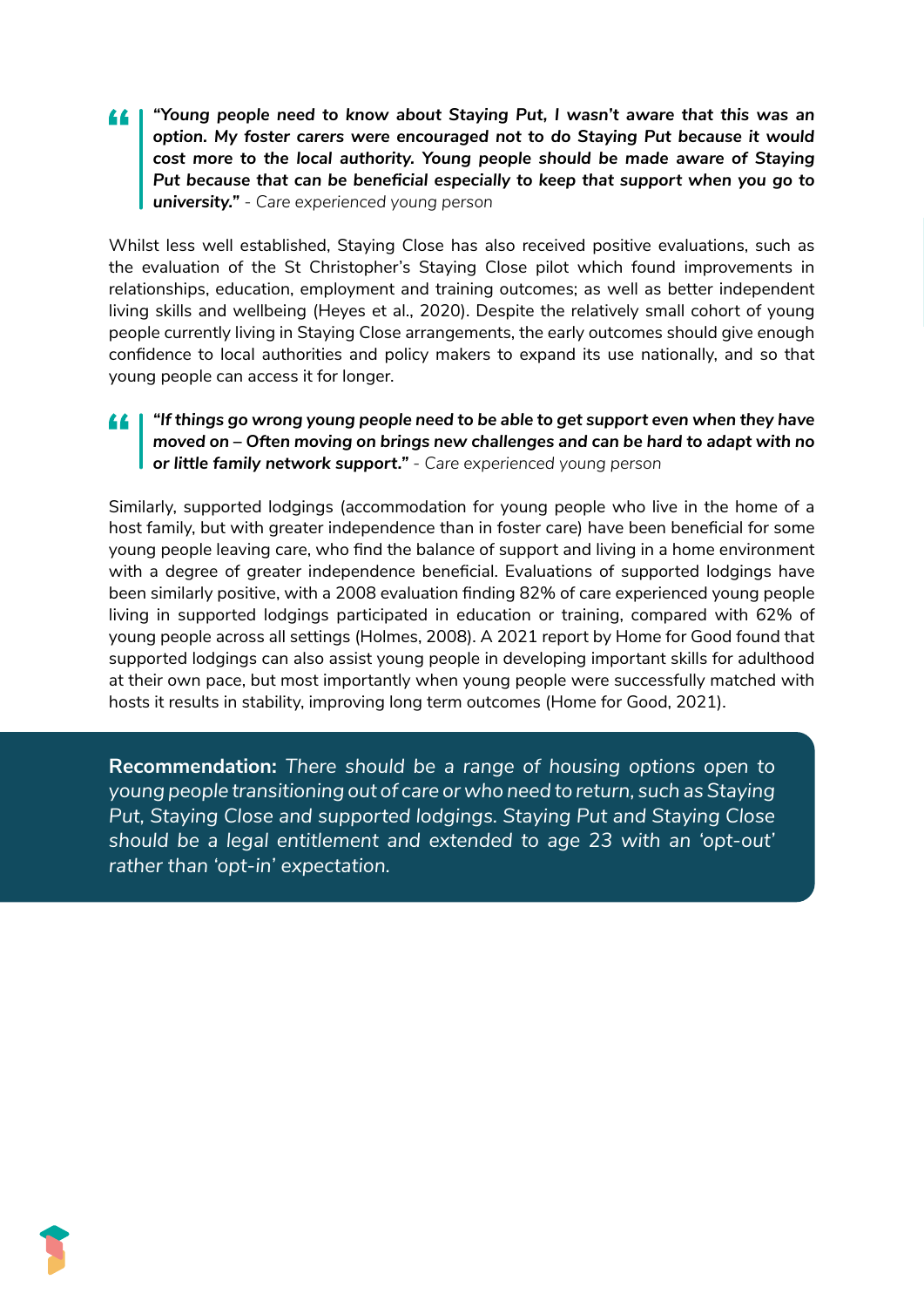# **Tom**

### *How supported lodgings helped a young person grow in confidence*

Tom, 20, was originally living in a Staying Put placement which sadly came to an unplanned end and so he needed another home to live in. Tom initially felt unsure and nervous about supported lodgings, but as he didn't want to live alone, he agreed to meet a charity project worker and a supported lodgings host, to understand more.

This meeting enabled Tom to feel positive about the prospect of moving into a supported lodgings placement and he particularly liked the idea of having more independence. As both Tom and the host felt that the placement could work, he moved in soon after.

Tom soon began expressing how much he felt at home and part of the family in his supported lodgings placement. He had previously struggled with mental health issues, attachment and had a history of self-harm, with very negative thoughts about his future. After moving into supported lodgings, Tom saw a significant improvement in his mental health and had no further incidents of self-harm. He developed very positive relationships with both his male and female host and the wider family, and stated that having a positive male role model made a real difference.

Once settled and comfortable in placement, Tom's hosts actively encouraged and supported him to look at education opportunities so that he could continue preparing for his future. After one year in placement, Tom was accepted at a Russell Group university and has now started a degree course in nursing. Whilst at university, Tom has continued to make great progress, both on his coursework and in his work placement and is focused on his aspirations to enter the nursing profession.

Overall, Tom has grown in confidence, saying that he feels both emotionally and mentally much better. This has enabled him to become a member of the University Care Leavers Forum, helping to shape the future for other care experienced young people and care leavers. He has also been invited to join a joint council and university initiative to create more opportunities for local young people in care.

Throughout all of this, Tom has been supported by his hosts who have encouraged and helped him as needed. The whole family, the hosts and their children, have visited him at university and take real pride in sharing his achievements. They have decided together that Tom is part of their family and have made a commitment to him that his bedroom will be kept available for him whenever he feels a need to "*return home*".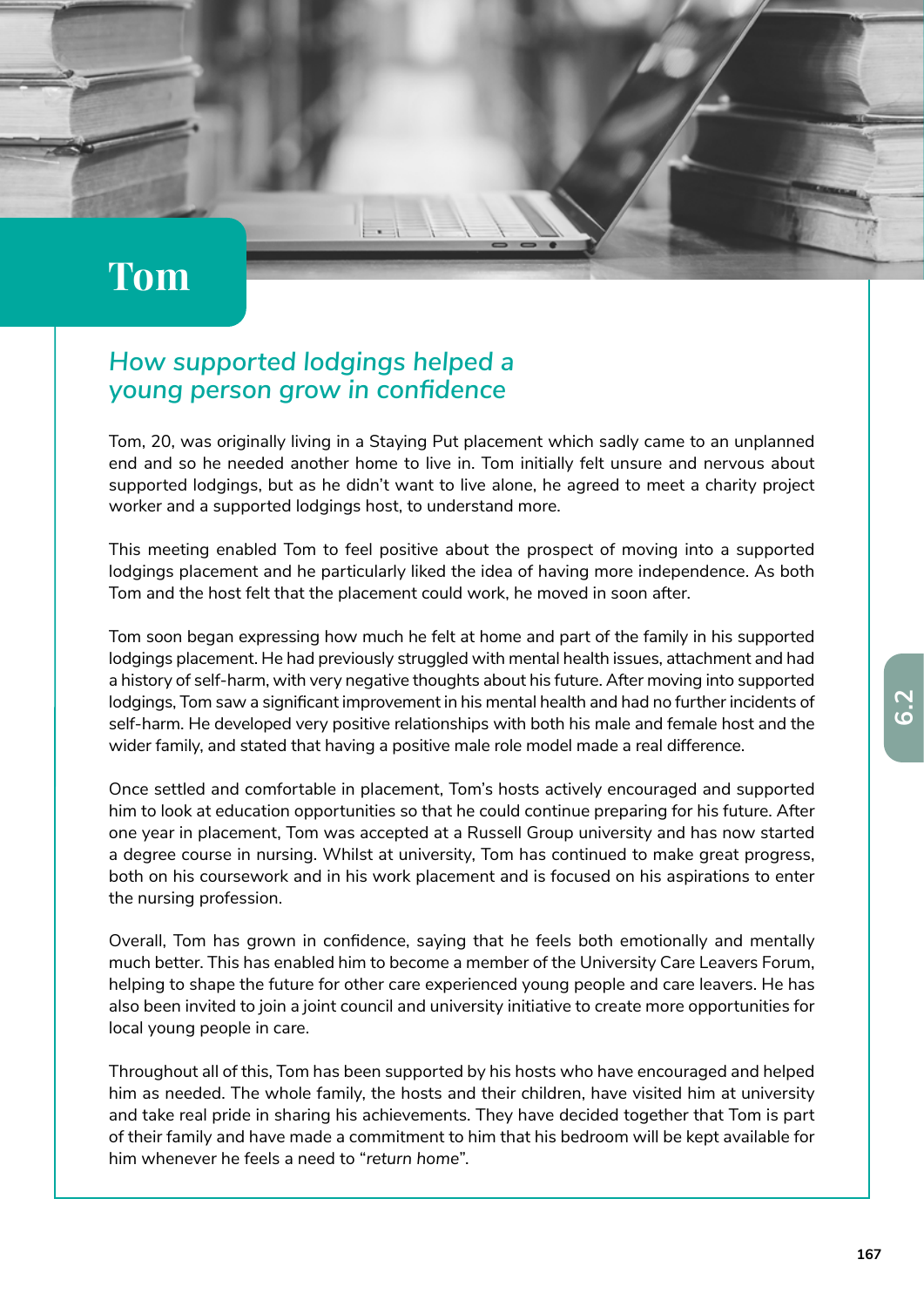### **A safety net against homelessness**

A range of studies have found a correlation between the experiences of those growing up in care and becoming homeless as an adult (Fowler et al., 2017; Sanders et al., 2021; Schwan et al., 2018). The consequences of homelessness are well known; average life expectancy for people experiencing homelessness is just 46 for men and 42 for women (Office for National Statistics, 2021a). Homelessness also costs society, with a 2015 report putting the cost of services used by a group of 30 homeless people at £1.2 million over a two year period (Pleace, 2015).

Young people are often placed into care outside their home local authority area, often due to failings in the way the 'care market' functions (see Chapter Five). Through recommendations made elsewhere in this report this will be much reduced in future; however, there will continue to be a small but significant number of young people leaving care who have few local connections to either the area they are currently living in or the area they are expected to return to. This leaves them ineligible for support with housing. Most local authorities apply a two year local area connection test when determining whether social housing can be provided. Some young people that enter care at age 16 or later, or who are moved to a different home at the age of 16-17, will fail to meet the local authority's requirement for a two year local connection.

In these cases the local authority (either for the area the young person has been moved to or the area they previously grew up in) should remove the local connection test in a similar way that former members of the armed forces are often exempted following a period of military service.

### **Homelessness intentionality**

The Housing Act (1996) states that those who have deliberately done or failed to do something that causes the loss of accommodation may no longer be owed a homelessness duty by the local authority. This legislation is in place to avoid tenants and homeowners voluntarily leaving accommodation or being evicted due to anti-social or threatening behaviour and then being given priority for social housing. However, care experienced people often find themselves forced into poor quality or unstable accommodation with little support after leaving care at a young age. Young people in this situation should feel able to push for better accommodation without fear of falling foul of homelessness intentionality rules.

Removing homelessness intentionality rules for young people leaving care is ethically right as the local authority has a role as a corporate parent, $92$  and practically right given that the local authority would otherwise still be obliged to provide, often more costly, services as a consequence. DLUHC already issues guidance which makes clear that local authorities should make attempts to avoid the impact of intentional homelessness for young care leavers (Department for Levelling Up, Housing and Communities, 2022). Local authorities such as Salford and Oldham have already removed intentional homelessness criteria for care leavers under 25 entirely (Salford City Council, 2020; Carr, 2019).

### **Private rented homes**

When accessing the private rented accommodation sector, people are often asked to provide a guarantor to underpin any financial risk faced by the landlord in circumstances where the

<sup>92</sup> Although all are statutory corporate parents, some county and district councils do not have the same responsibility for housing and other services.

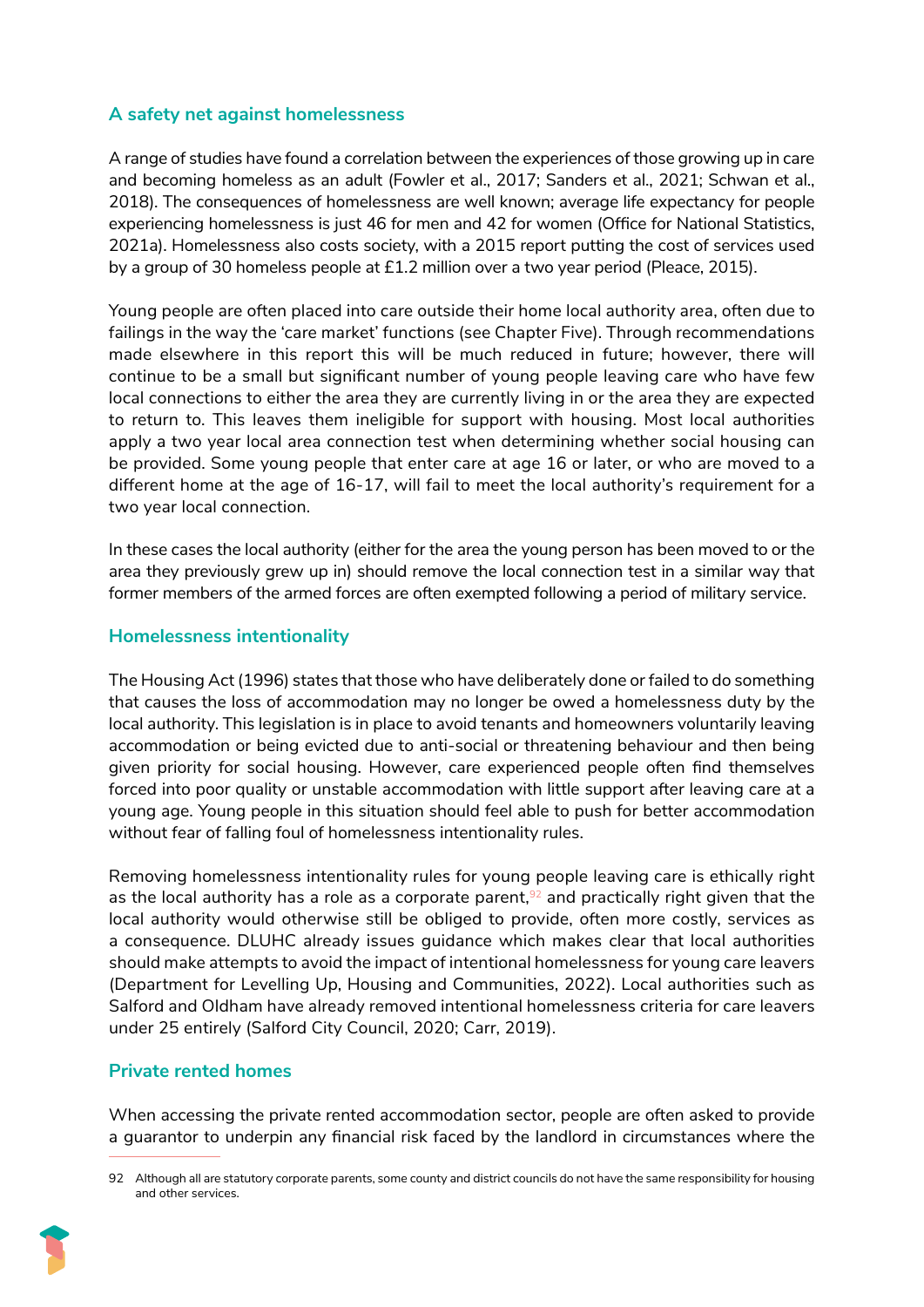tenant fails to pay rent or causes damage to the property. Many care leavers do not have access to funds to pay a first month's rent and security deposit at the point of signing the tenancy agreement. A 2018 Centrepoint report found that 13% of care leavers had been unable to access private rented accommodation because the landlord was unwilling to accommodate them, primarily because competition enables landlords to pick and choose tenants, often favouring young professionals or students in cities and holiday makers in rural or seaside areas (Gill & Daw, 2017). Young people in general face this discrimination, but the added stigma of care experience and absence of parents to act as a guarantor magnifies this problem for care experienced young people.

*"Young people leaving the system and moving forward, find not a lot of places that accept young people. They need the first 2 or 3 months rent up front, or a guarantor. People in care don't have that, we're just chucked out to fend for your yourself. Services don't work together. It all starts from moving pillar to post as a child." - Care experienced young adult*

Some local authorities, such as Kent County Council, already act as a guarantor providing a deposit to private landlords and have experienced a 0% default rate on guaranteed tenancies since launching the scheme in 2018 (Kent County Council, 2018). All local authorities should have a similar scheme in place and private landlords should forgo the requirement for a rental deposit if the tenancy is underpinned by the local authority. $93$ 

#### **The leaving care grant**

The DfE issues guidance to local authorities setting out best practice on developing a local offer for care leavers (Department for Education, 2018). As part of this guidance, the Department suggests that a leaving care grant of £2,000, used to set up a first home, is made available to all care leavers in all parts of the country. Whilst the significant majority of local authorities deliver this, and some give more than £2,000, the value of the grant has not been updated in guidance since 2013 and has failed to keep pace with inflation or match the average cost of furnishing a first home. Examples of setting up home checklists being used by local authorities today have been submitted to the review, which specify that goods such as toasters and kettles should be purchased second hand, and prescribe a limit that can be spent on each item. In one particular example the total value of the items on the list came to less than £2,000, despite a grant of that value being notionally available. This undermines the dignity and autonomy of young people and is a reflection of the very worst aspects of providing a relationship as a service.

The value of the leaving care grant paid to care leavers by local authorities should be increased in line with inflation annually (if the recommendation was accepted today, the grant would rise to at least £2,438), reflecting inflation and the cost of living increase since it was set by the DfE in 2013, and paid in addition to any savings that have been put aside for a child whilst they were in care. The value of the leaving care grant should be reviewed annually by the DfE and local authorities should ensure the grant is offered to young care leavers in a less prescriptive and more trusting way.

<sup>93</sup> The work done by Mary-Anne Hodd (and others) in raising awareness on this topic has significantly assisted the review in reaching this conclusion; https://www.maryannehodd.co.uk/the-guarantor-scheme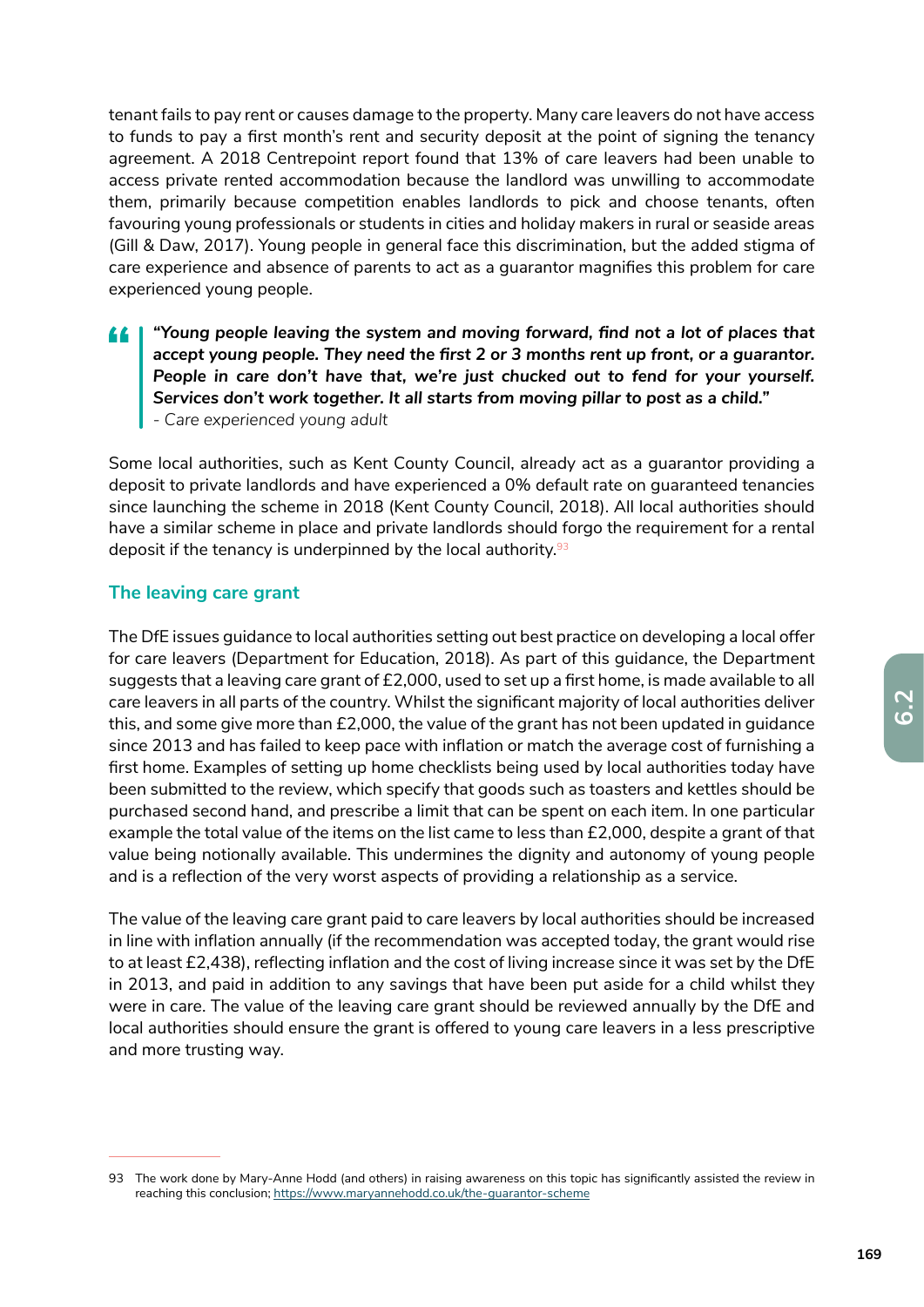**Recommendation:** *Introduce a stronger safety net against care leaver homelessness by removing the local area connection test, ending intentionally homelessness practice, providing a rent guarantor scheme and increasing the leaving care grant to £2,438 for care experienced people.* 

### **Mission 5: To increase the life expectancy of care experienced people, by narrowing health inequalities with the wider population**

- *"[We] need mental health support later when you have time to process. You can't reflect on your upbringing while you are still being brought up."* 
	- *Care experienced young person*

There is a clear link between the quality of the relationships a person has, secure and good quality housing (Mendes & Rogers, 2020), employment (Furey & Harris-Evans, 2021), and their mental and physical health (Holt-Lunstad et al., 2010; Wijedasa et al., 2022). However, there is limited data to indicate how these factors combine to affect the life expectancy of adults that had spent time in care as children. This information does not appear in any official government statistics, which impacts policy making and affects the ability to set a specific or time bound target for this mission. While we may lack official statistics on the life expectancy of care experienced people, we can reflect on some very sobering statistics:

- adults who spent time in care between 1971-2001 were 70% more likely to die prematurely than those who did not, and also more likely to experience an unnatural death (unnatural death is defined as self-harm, accidents, and mental and behavioural causes) (Murray et al., 2020)
- care leavers 18-21 make up 1% of the population, but account for around 7% of the deaths at this age (Greenwood, 2017)
- care leavers who were in residential care have the highest prevalence of limiting long term illnesses (around 32% on average), followed by adults who lived in foster care (around 16% on average) and adults who lived in kinship care (12% on average). This is significantly higher than the average prevalence of limiting long term illnesses amongst individuals who have not been in care (7%) (Sacker et al., 2021b)
- white girls in care have been shown to be at higher risk of mental ill health (Wijedasa et al., 2022)
- recent studies estimate that one in eight children and young people in England are likely to be impacted by mental ill health, with a much higher prevalence of mental ill health in the population of children in care (Wijedasa et al., 2022)
- personal advisors have raised concerns about the mental health of 46% of the care leavers they supported, but 65% of these care leavers were not receiving any help from statutory mental health services (Barnardo's, 2017)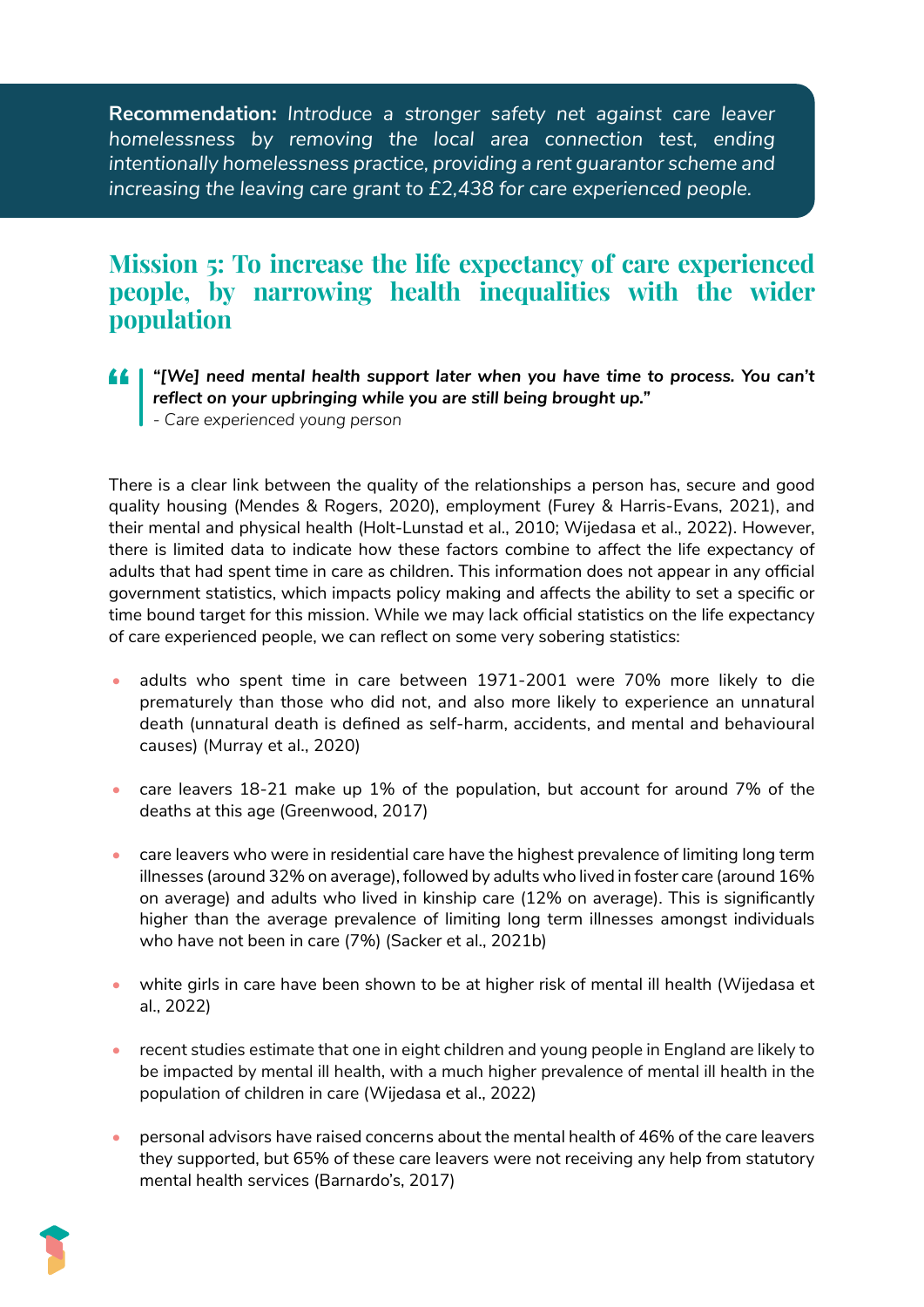A reasonable hypothesis is that these stark and unacceptable outcomes are due to a combination of trauma or complex trauma experienced in childhood, a failure to consistently surround those with care experience with people who love them, and sub standard support and provision when they reach 18 years of age.

The issue of complex trauma has been raised through the review's calls for evidence, advice and feedback, but is often poorly defined and is in danger of being undermined through misuse. The Early Intervention Foundation came to the same conclusion, and has called for a definition of trauma informed care (Early Intervention Foundation, 2022a). This is important because, whilst many practitioners and programmes make a claim to offer 'trauma informed' practice or care, the testimony shared by young people and care experienced adults highlights that this does not match their experience. We agree with the Early Intervention Foundation that we need to start from a commonly agreed definition.

### **A definition of complex trauma**

The UK Trauma Council, composed of some of the leading experts in the field of childhood and developmental trauma, has supported the review by developing a definition and set of principles for how to work with complex trauma in children's social care which offers an excellent starting point: 94

44 *"The UK Trauma Council defines complex trauma as traumatic experiences involving multiple events with interpersonal threats during childhood or adolescence. Such events may include abuse, neglect, interpersonal violence, community violence, racism, discrimination, and war. Complex trauma is associated with significantly increased risk of poorer mental health and social outcomes - even more so compared with non-complex forms of trauma. However, not all children and young people who experience complex trauma go on to develop mental health (or indeed social) problems - protective influences play an important role in determining outcome. Mental health disorders commonly associated with complex trauma include anxiety, depression, conduct problems, post-traumatic stress disorder (PTSD) as well as complex PTSD" (UK Trauma Council, 2022)*

Mental health has been one of the top issues young people in and leaving care have brought to our attention throughout the last 14 months (The independent review of children's social care, 2021c).

*"Whenever a child is at risk of going into care, emergency care, they should automatically*  44 *see mental health advisers and workers. And that shouldn't stop when you leave care. The trauma of that is like grief. In post-18 there should be a special service for mental health support, where specialists are trained in trauma, and that is open for entrants to care. I have complex PTSD and the best treatment for that is EMDR [Eye Movement Desensitisation and Reprocessing], and that service is not easily accessible. If it was integrated in that mental health services, it would help decrease rates in homelessness and prison, and integrate in the community." - Care Leaver*

<sup>94</sup> https://uktraumacouncil.link/documents/UKTC-ComplexTrauma-Principles.pdf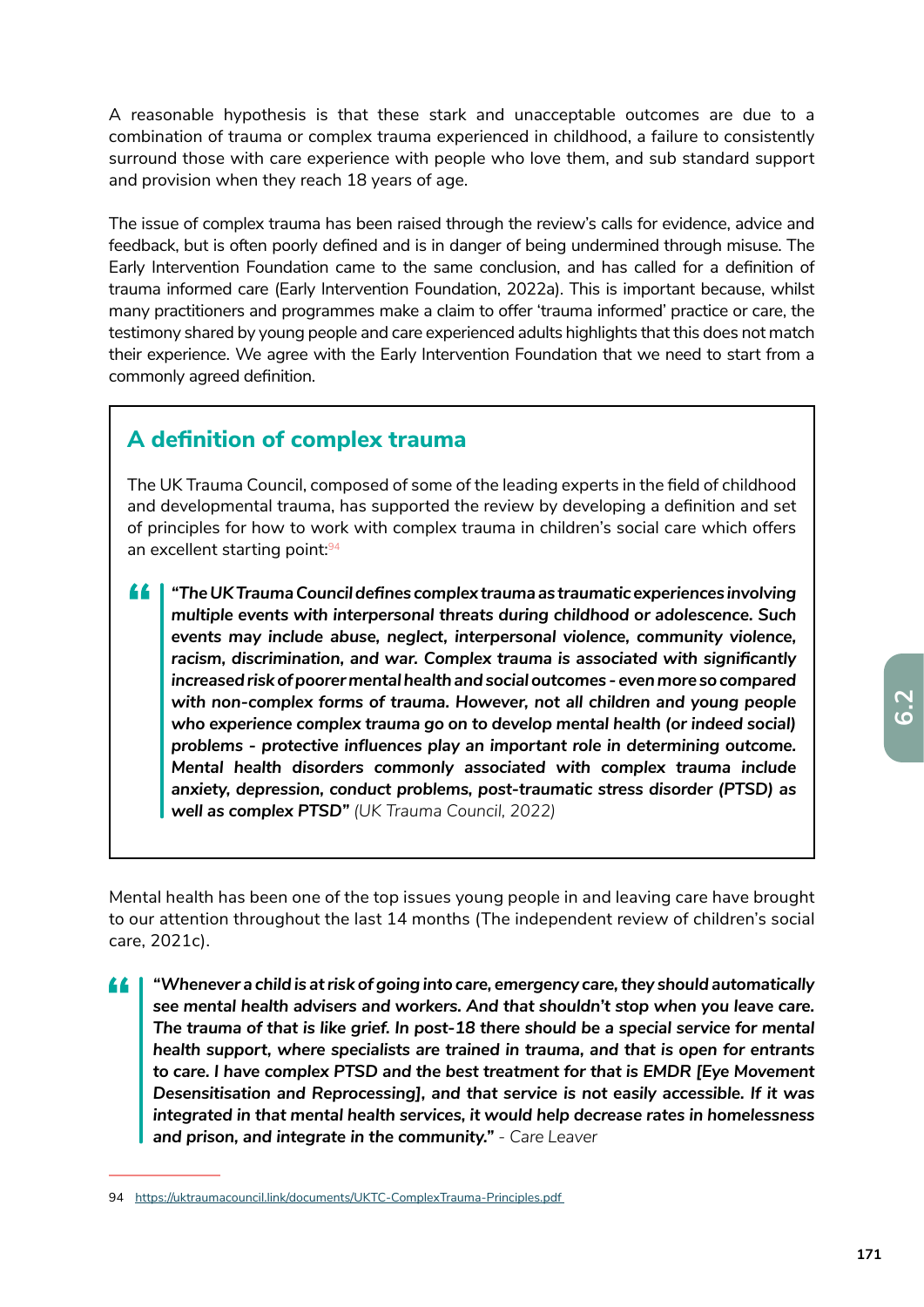The Children's Commissioner's 'Big Ask' survey, which sought the views of more than 557,077 children, highlighted that 23% of children in care aged 9-17 were unhappy about their mental health, with 31% saying that having a good mental health was one of their key worries for the future (Children's Commissioner, 2021a). A recent report exploring the rate of likely suicides among all children and young people between April 2019 and March 2020 found that the top three factors that were present amongst many suicides were household functioning (69%), loss of key relationships (62%), and the mental health needs of young people (55%) (NCMD, 2021).

The review has also heard from young unaccompanied asylum seeking children (UASC) that the stress and uncertainty of navigating the immigration system also had a significant impact on their mental health.

#### $\mathbf{L}$ "When young people arrive traumatised, the waiting to know whether you will *receive status or not adds to the trauma and so mental health support is even more necessary." - UASC care leaver*

The evidence clearly points to a need for action. The damaging cycle where a young person is left fighting for a Child and Adolescent Mental Health Service (CAMHS) referral, waiting extended periods for treatment and where services that are available are not tailored to the needs of young people.

In 2020/21, 497,502 children in England were referred to children's mental health services; 4% of all children in England (Children's Commissioner, 2022). There are also a large number of children with needs which do not meet a CAMHS threshold. Improving the CAMHS offer for young people in care is important, but in achieving this mission we need also to take a much more rounded approach to addressing mental health. These actions should take advantage of changes that are also taking place in the NHS with Integrated Care Systems, and allow the NHS to carve out specialist provision for children in care.

### **Better supporting young people with mental and physical health**

The bedrock to better mental and physical health is relationships. We have described the importance that loving relationships have on the experience and outcomes of a child, but this does not become any less important when a child reaches adulthood.

There are too many young people leaving care with diagnosed mental health conditions, but an even larger population of young people in care who have mental health needs but do not meet the threshold for CAMHS or adult mental health services. Whilst these needs may not meet clinical thresholds, they often have a very significant impact on their quality of life, can lead to multiple moves whilst in care, and poor education and employment outcomes when leaving care. The NHS Long Term Plan made a commitment that funding for children and young people's mental health services will grow faster than overall NHS funding (NHS, 2019a). However, there is significant regional variation between Clinical Commissioning Groups. In 2019/20 the average spend on children's mental health services was £66 per child in England, but at a local level this ranges from £25 per child (Halton CCG) and £202 per child (Islington CCG) (Children's Commissioner, 2021b). Whilst the commitment to increase investment is welcome, this alone is not the answer for children in care and care leavers.

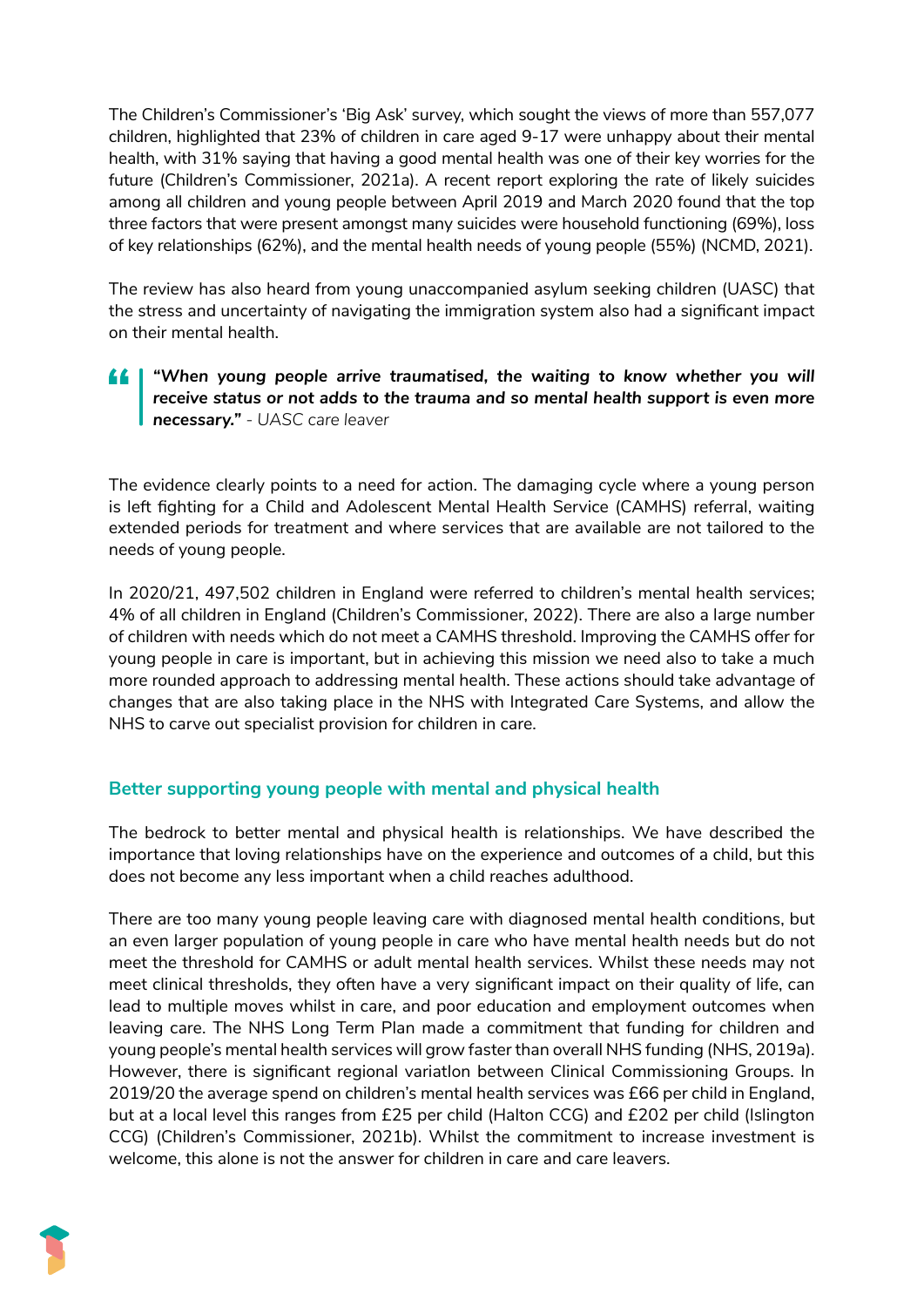Alongside this investment in services, we should be upskilling a much larger number of professionals in basic mental health techniques, for example:

- the Early Career Framework for social workers should include content on working with children and families that have experienced complex trauma
- as part of a broader package of investment in supporting foster carers (recommendation in Chapter Five), foster carer training should include more bespoke training on mental health, behaviour and conduct disorders
- Mental Health Support Teams should be rolled out faster and Senior Mental Health Lead training provided to all schools and colleges in England
- more professionals, including all personal advisors, advocates and Independent Visitors, should undertake mental health first aid training

**Recommendation:** *The identification and response to poor mental health issues should be a core part of training programmes for any professionals working with children and young people that have involvement with children's services.* 

The transition between care and leaving care often places additional stresses and burdens on young people which can affect their mental health. Yet, few leaving care teams have dedicated professionals that are able to provide help to young people at the point they need it.

Better multidisciplinary working is essential in this area, and every local authority should ensure that its teams supporting children in care, and leaving care teams, have expertise in physical and mental health, alongside other key areas for transitions, including housing, youth offending, employment and immigration. This should mirror the extent of multidisciplinary working, that goes beyond relying just on social workers, that the review is recommending for Family Help.

Whilst most leaving care teams work to support care leavers up to the age of 25, mental health support should be provided by these teams to anyone who is care experienced when they are accessing their care history, given that this can be a particularly difficult time. This should form a core part of the lifelong commitment that local authorities make to their community of care experienced adults. There has been a long-standing campaign to improve access to care records and now is the time to make faster progress.<sup>95</sup>

Achieving better mental health outcomes for care leavers will form part of the National Children's Social Care Framework, and best practice should build upon existing work done by organisations such as Pure Insight, which provide a psychological wellbeing service and counselling service to young people and care leavers.

<sup>95</sup> For more information on this campaign see the Access to Care Records Campaign website - https://www.accesstocarerecords. org.uk/about-us/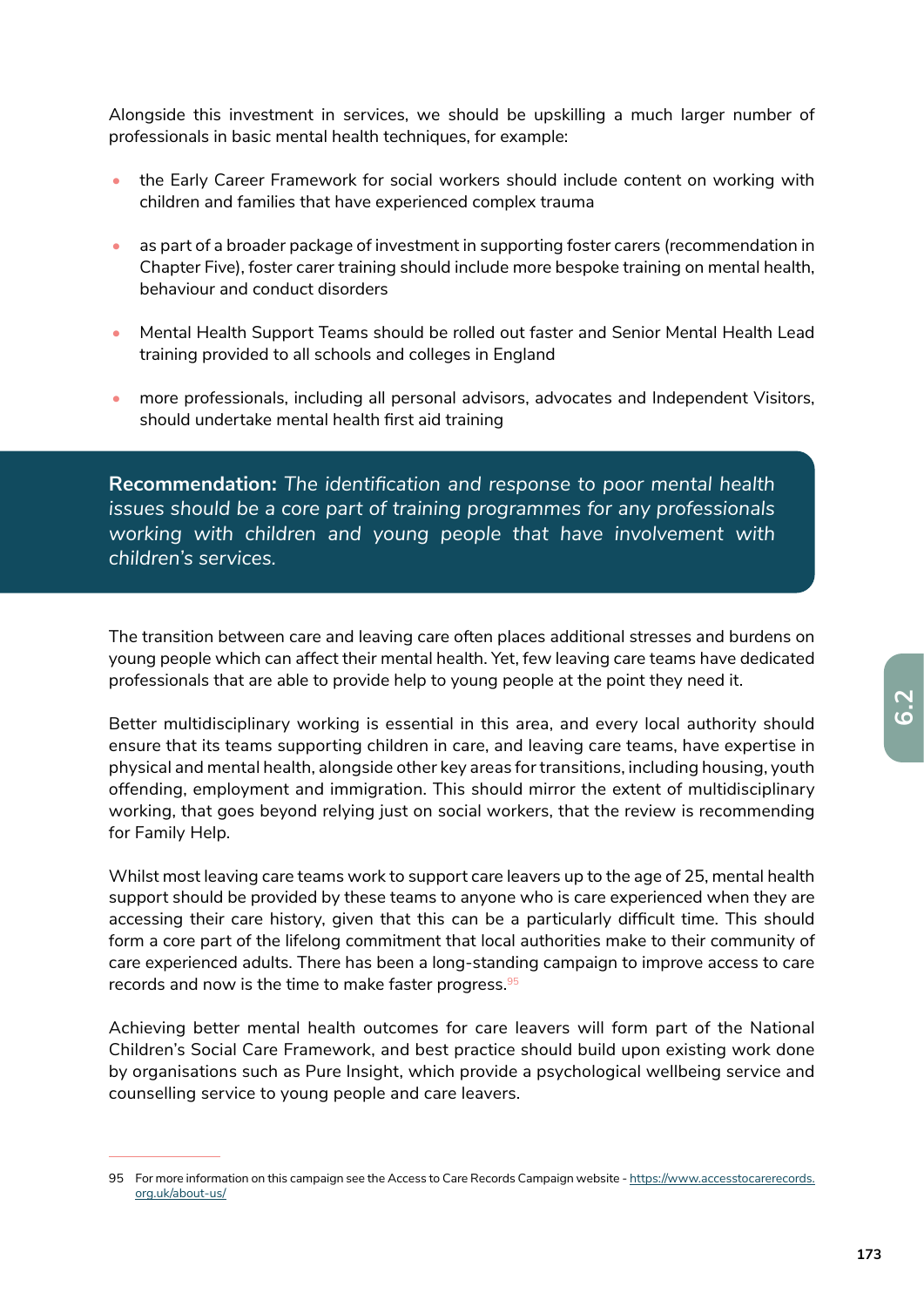# **Middlesbrough Council**

### *Approach to mental health and leaving care*

Since January 2015, a therapeutic practitioner has been working in the Pathways Leaving Care Service in Middlesbrough. This role was designed to support care leavers with their mental health, as it was recognised that young people were getting lost in the process of transitioning to adult's mental health services or losing a service completely.

Young people also reported having unresolved emotional issues and required therapeutic interventions as they emerged into adulthood. The Therapeutic Practitioner post is funded by Middlesbrough Council Children's Services, however remains a Tees, Esk and Wear Valley NHS Trust employee. The purpose of the practitioner is to help link CAMHS and adult's services, increase the emotional wellbeing and mental health support for children in care and care leavers, and provide evidence based therapy specific to this client group relating to developmental trauma, post-traumatic stress disorder and complex posttraumatic stress disorder.

The benefits of having a therapeutic practitioner based within the Pathways Leaving Care Team is that there is no cliff edge for young people when they turn 18, because the therapeutic practitioner works with young people up to the age of 25. The Therapeutic Practitioner liaises closely with multi-agency professionals around the child / young person, completes assessments, case consultations, direct work with young people and groups, and signposts and supports towards more specialist services such as Perinatal and Early Intervention Psychosis Teams and Affective Disorders Teams.

**Recommendation:** *All local authorities must improve care leaver mental and physical health support, and the National Children's Social Care Framework should promote the most effective multidisciplinary models of doing this.*

Public sector organisations should do everything possible to support children in care and care leavers' health outcomes, particularly where the levers to help are within their direct control. The NHS Long Term Plan makes specific provision for care leavers with a commitment to support children in care with a smoother transition into adult health services.<sup>96</sup> However, there is a lack of detail on how this will be achieved at a local level, where targets and plans do not include multi-agency partners, or provide transparent progress reporting on how the NHS is achieving these commitments. In Chapter Eight we recommend strengthening and clarifying the role of the Director of Children's Services for children in need of help and protection (which includes children in care) and giving them the levers to do this effectively through ensuring they are properly consulted on relevant plans that impact this. As part of this, Integrated Care Board (ICB) plans for this group should be developed quickly, and the relevant DCS should be consulted as a priority group on this part of the plan and sign off the

<sup>96</sup> For information, see: https://www.longtermplan.nhs.uk/online-version/appendix/care-leavers/NHS Long Term Plan » Care leavers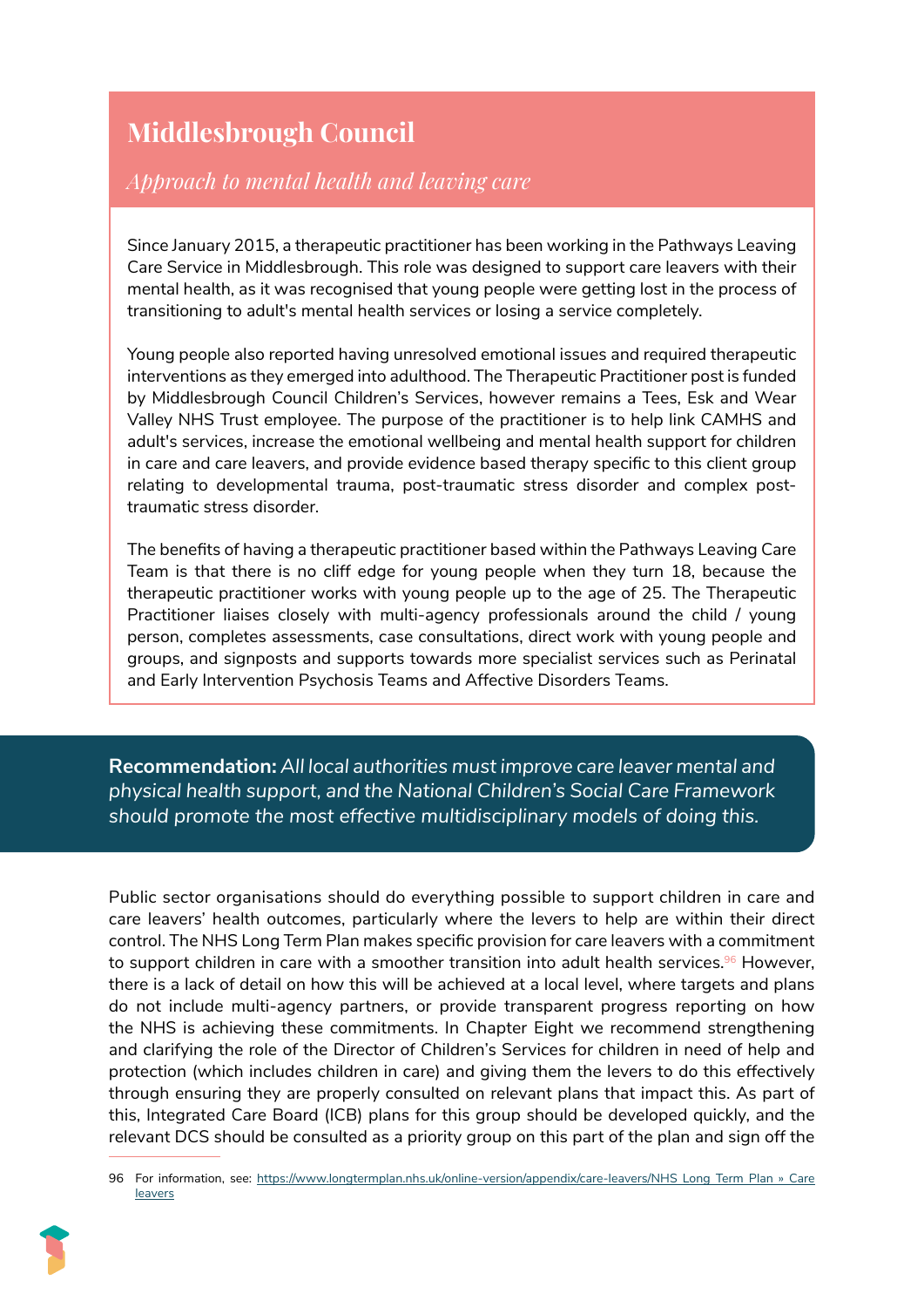specific section on care leavers' mental health. These plans, combined with extending the corporate parenting responsibilities across a wider set of public bodies and organisations and a new protected characteristic, should focus the NHS on making specific provision available to support the mental and physical health needs of children in care and care leavers. However, if the commitment made in the NHS Long Term plan slips, government should revisit this and accept the cost of providing a wholly bespoke response for these children and adults that can meet their needs sooner.

In delivering on these new responsibilities, an early priority should be to ensure all care leavers have access to basic healthcare. Some local authorities, such as Oldham, already recognise that care leavers often struggle to meet the costs of paying for prescriptions, and offer free prescription certificates to young people in their area. This kind of action is justified everywhere particularly when 26% of care leavers aged 16-34 said they were not supported to register with a GP or dentist (Ofsted, 2022c), and that children in care are almost four times more likely to have a diagnosed mental health condition compared to other young people that have not spent time in care (Bazalgette, 2015). People on low incomes, people with disabilities and those with certain medical conditions are already exempt from paying prescription charges in England. There is a strong case for the Department of Health and Social Care (DHSC) and the NHS to extend the current list of exemptions to include care leavers, as part of its new corporate parenting responsibilities.

**Recommendation:** *Integrated Care Boards should publish their plans for improving the mental and physical health of those in care and leaving care*  and routinely publish progress. As part of these plans and new corporate *parenting responsibilities, the Department of Health and Social Care and the NHS should exempt care leavers from prescription charges up to age 25.*

Finally, better data is needed on the health outcomes of care experienced people. Its absence limits policy making and demonstrates that society places too little value on the health outcomes of care experienced people. At a minimum, all Safeguarding Adult Reviews should be required to specify whether an adult had children's social care involvement and the nature of their care experience, and more should be done at every level through national and local government data collection to allow policy makers to assess the impact of the package of recommendations set out in this report.

In order to help understand the long term health needs and outcomes of the adults with care experience, it will also be important that the NHS routinely collect data and share this with relevant government departments to inform future policy development.

**Recommendation:** *As part of recommendation in Chapter Eight (improving data collection), the Office for National Statistics should collect and report data on the mortality rate of care leavers and care leaver health outcomes. Government should also launch a new cohort study which tracks the health outcomes of care experienced people and helps to gather other missing data on housing, education and employment outcomes.*